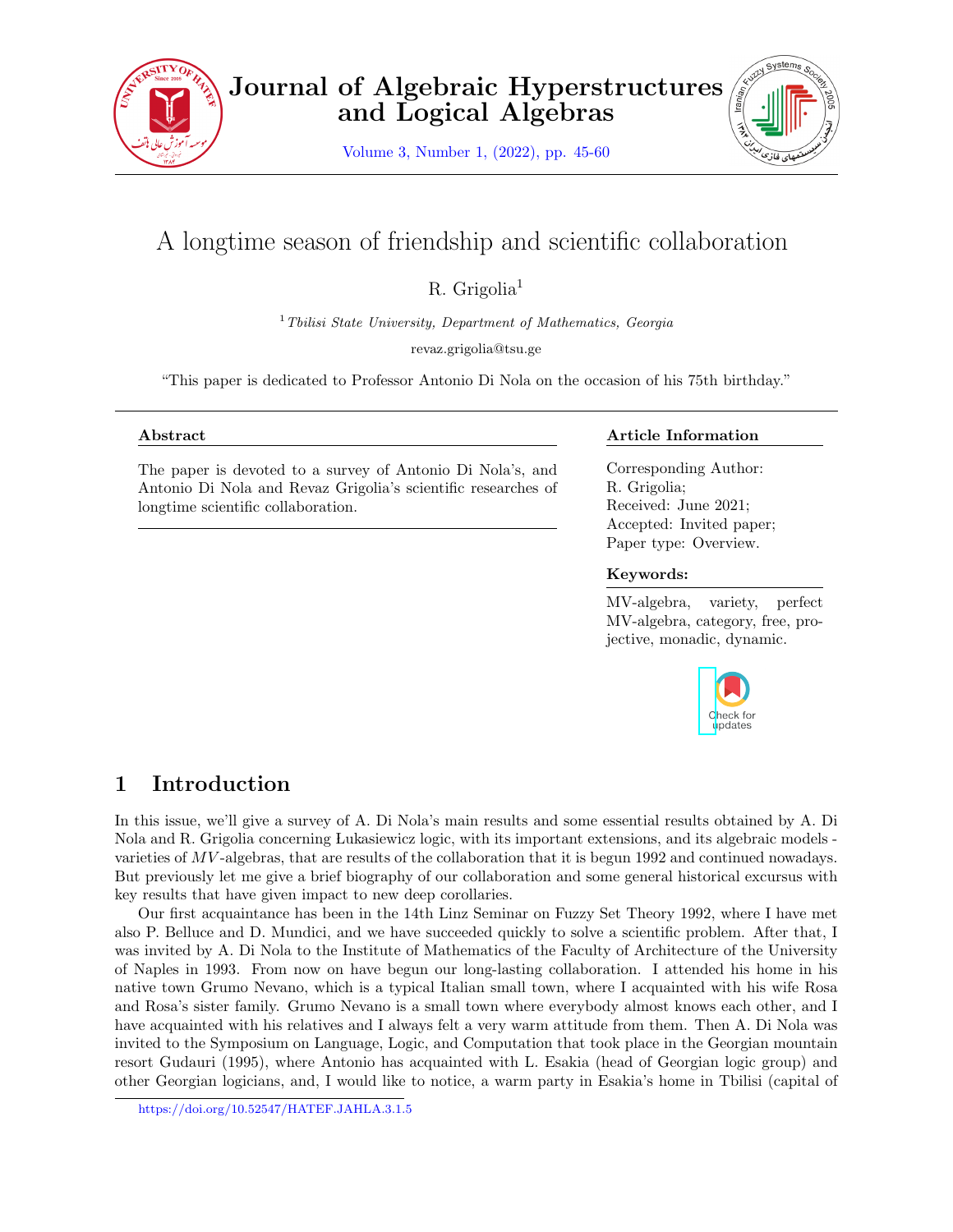Georgia). Notice, that he attended Tbilisi and my home many times. The conference "Ordered Groups and Lattices in Algebraic Logic" (OGLAL2011), organized by Salerno and Tbilisi Universities, Kurt Gödel Society, Studia Logica, have been held in Tbilisi, dedicated to the living memory of great Georgian logician Prof. Leo Esakia, was part of the regular series Order and Algebra in Logic, started in Napoli in 1991 (Order in Algebra and Logic with application, 1991, University of Napoli, Italy).

It would be noticed that our collaboration carries interactive character - sometimes the idea arises from Antonio, sometimes from me but we work together with posed problem. Our collaboration was continued with the University of Salerno, where Antonio became a professor of the Department of Mathematics, and Tbilisi State University that was strengthened by a special scientific agreement. According to the agreement it was held two scientific conferences in Salerno (2014) and Tbilisi (2015). I would like also to notice that over a long period of our collaboration I have acquainted with our other co-authors: Peter Belluce, Ada Lettieri, who suddenly passed away, unfortunately, Giovani Panti, Luca Spada, Giacomo Lenzi, Gaetano Vitale, Vincenzo Loia.

Many-valued logic is the complex of studies that originated from the papers of Lukasiewicz [\[32](#page-15-0), [33](#page-15-1)] and Post [\[37](#page-15-2)] in the twenties of the last century. It should be noted that these logics are defined axiomatically. From the logical point of view, I give preference to Lukasiewicz logic since Lukasiewicz logic has sensible interpretation and, moreover, philosophical hidden. Lukasiewicz logic and classical logic have the same logical connectives, but different interpretations that emphasize their difference.

Taking into account Lukasiewicz's idea on infinite valued logic afterward C. C. Chang has been developed its algebraic counterpart - the variety of *MV* -algebras[[7\]](#page-14-0) (1958), and proved the completeness theorem for Lukasiewicz logic with respect to the variety **MV** of *MV* -algebras. From this point, it is begun developing the theory of *MV*-algebras. C.C. Chang constructed  $\Gamma$  functor from the category of linearly ordered groups withstrong unit to the category of linearly ordered  $MV$ -algebras [[8\]](#page-14-1) (1959), and then D. Mundici generalized this construction to all lattice ordered groups with strong unit, and, moreover, Γ established a natural equivalence (i.e., a full, faithful, dense functor) between the category of lattice ordered groups with strong unit and the category of all *MV* -algebras [\[35](#page-15-3)] (1963).

DiNola's contribution to the study of MV-algebras, witnessed by his work [[10\]](#page-14-2) (1991) that has citations in the fundamental monograph[[9\]](#page-14-3) (2000), includes: a functional representation theorem for all *MV* -algebras (also known as Di Nolas Representation Theorem).

Subvarieties of *MV* -algebras have been studied by R. Grigolia[[29\]](#page-15-4) (1973), Y. Komori [\[30](#page-15-5)] (1981), A. Di Nola and A. Lettieri[[24\]](#page-15-6) (1999). It is known that any such variety is generated by finitely many algebras, and explicit axiomatizations have been obtained. R. Grigolia axiomatized all finitely valued Lukasiewicz logics  $L_n$  (1  $\leq n \in \mathbb{Z}^+$ ) and corresponding to them varieties  $\mathbf{MV}_n$  generated by finite chain  $MV$ -algebras (1973). Y. Komori described all subvarieties of the variety **MV** (1981). A. Di Nola and A. Lettieri axiomatized all subvarieties of the variety **MV** (1999).

There are MV-algebras which are not semisimple, i.e. the intersection of their maximal ideals (the radical of A) is different from *{*0*}*. Non-zero elements from the radical of A are called infinitesimals. It is worth stressing that the existence of infinitesimals in some MV-algebras is due to the remarkable difference of behavior between Boolean algebras and *MV* -algebras.

Perfect*MV*-algebras, that were introduced by B. Belluce, A. Di Nola, and A. Lettieri in [[4](#page-14-4)] (1993), are those *MV* -algebras generated by their infinitesimal elements or, equivalently, generated by their radical[[3\]](#page-14-5) (2007). They generate the smallest non locally finite subvariety of the variety **MV** of all *MV* -algebras. An important example of a perfect *MV* -algebra is the subalgebra *S* of the Lindenbaum algebra *L* of first order Lukasiewicz logic generated by the classes of formulas which are valid when interpreted in [0*,* 1] but non-provable. Hence perfect *MV*-algebras are directly connected with the very important phenomenon of incompleteness in Lukasiewicz first order logic (see [\[2](#page-14-6), [40](#page-15-7)]. One of the interesting results established by A. Di Nola and A. Lettieri is a categorical equivalence between abelian *ℓ*-groups and perfect *MV* -algebras[[23\]](#page-15-8) (1994). Infinitesimal elements of perfect *MV* -algebra spring to mind the idea of quasi-false and quasi-truth. Following this idea, A. Di Nola, R. Grigolia, and E. Turunen have been published the monograph *Fuzzy Logic of Quasi-Truth: An Algebraic Treatment* [\[21](#page-14-7)] (2016).

Free *MV*-algebras, which is an important object of a variety of algebras, have been studied by Di Nola, R. Grigolia and G. Panti[[19\]](#page-14-8) (1998) and by G. Panti [\[36](#page-15-9)] (1999). Projective *MV* -algebras, which play important role in unification problem, have been studied by Di Nola, R. Grigolia[[11\]](#page-14-9) (2003), Di Nola, R. Grigolia and A, Lettieri [\[15](#page-14-10)] (2008), and it should be also noticed L. M. Cabrer and D. Mundici[[6](#page-14-11)].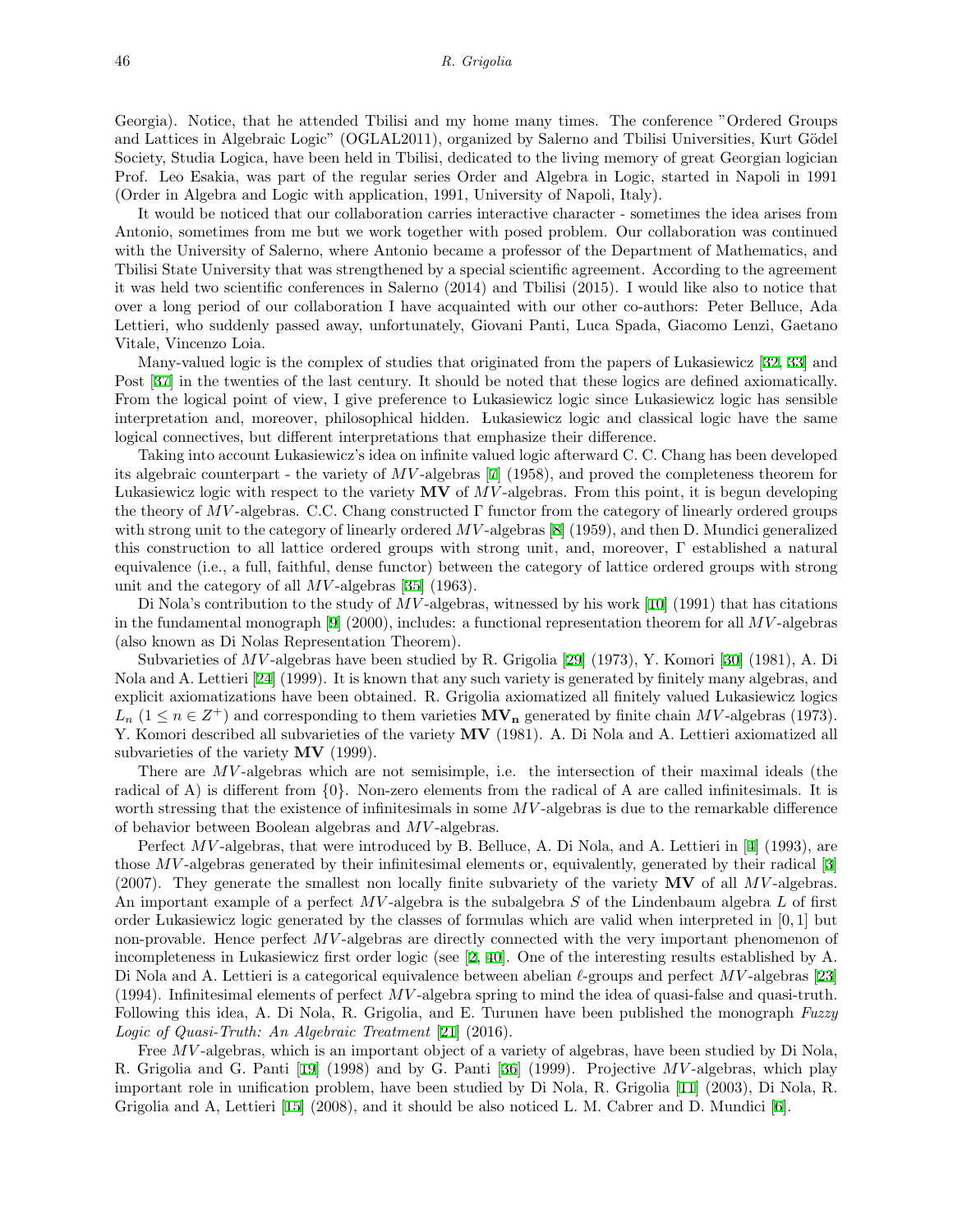Let *E* be an equational theory. The *E*-unification problem is: given two terms *s, t* (built from function symbols and variables), to find a unifier for them, that is, a uniform replacement of the variables occurring in *s* and *t* by other terms that make *s* and *t* equal by modulo *E*.

Dzik's main result[[25\]](#page-15-10) entails as a special case that each subvariety of *MV* -algebras generated by a single finite chain has a unitary unification type. V. Marra and L. Spada have proved that the unification typeof *MV*-algebras is nullary and that nullary unification problems already occur over two variables [[34\]](#page-15-11).

The variety generated by perfect *MV* -algebras has been investigated by A. Di Nola, R. Grigolia and G. Lenziin [[14\]](#page-14-12) (2016). It is shown that for *m*-generated algebras from this variety to be finitely presented is equivalent to be projective. The variety generated by perfect algebras has a unitary unification type and it is shown that the logic corresponding to this variety is structurally complete.

Monadic *MV* -algebras (monadic Chang algebras by Rutledges terminology) were introduced and studied by Rutledge in[[39\]](#page-15-12) (1959), using a functional approach, as an algebraic model for the predicate calculus of Lukasiewicz infinite-valued logic, in which only a single individual variable occurs. Rutledge followed P.R. Halmos study of monadic Boolean algebras. In view of the incompleteness of the predicate calculus, the result of Rutledge in [\[39](#page-15-12)], showing the completeness of the monadic predicate calculus, has been of great interest.

After 44 years, extending the signature of *MV* -algebra by unary monadic (modal) operation, we (A. Di Nola and R. Grigolia) in[[12\]](#page-14-13) (2004) defined and studied monadic *MV* -algebras as pairs of *MV* -algebras one of which is a special case of relatively complete subalgebra named *m*-relatively complete. An *m*-relatively complete subalgebra determines a unique monadic operator. A necessary and sufficient condition is given for a subalgebra to be *m*-relatively complete. After this scientific work serial works appeared by many authors devoted to various types of monadic algebras.

We introduced a new logic[[17](#page-14-14)] (2015), a multimodal epistemic Lukasiewicz logic, which is an extension of the infinitely valued Lukasiewicz logic, the language of the logic is extended by unary connectives that are interpreted as modal operators (knowledge operators). We proposed the use of such logic in studying immune system.

FollowingK. Segerberg  $[41]$  $[41]$  (1977), D. Kozen  $[31]$  (1979) and V. Pratt  $[38]$  (1980), who have been introduced dynamic (classical) propositional logic, that is a formal system for reasoning about programs, and dynamic algebras, dynamic propositional Lukasiewicz logic *DPL* (dynamic *n*-valued propositional Lukasiewicz logic  $DPL_n$ ) and dynamic  $MV$ -algebras (dynamic  $MV_n$ -algebras) are introduced and theories of the logic *DP L* (*DP Ln*) and dynamic *MV* -algebras (*MVn*-algebras) are developed[[22\]](#page-15-16) (2020). Dynamic *MV*-algebras (dynamic  $MV_n$ -algebras) are algebraic counterparts of the logic *DPL* (*DPL<sub>n</sub>*), that in turn represent two-sorted algebras that combine the varieties of *MV* -algebras (*MVn*-algebras) and regular algebras into a single finitely axiomatized variety resembling *R*-module with scalar multiplication. The results obtained for dynamic Lukasiewicz logic have been applied for the immune system in [\[18](#page-14-15)] (2021) having another interpretation of modal operators

## **2 The variety of** *MV* **-algebras and its subvarieties**

An algebra  $A = (A, 0, \neg, \oplus)$  with one binary and one unary and one nullary operations is a MV-algebras if it satisfies:

MV1.  $(A, 0, \oplus)$  is an abelian monoid MV2.  $\neg\neg x = x$ MV2.  $x \oplus \neg 0 = \neg 0$ MV3.  $y \oplus \neg(y \oplus \neg x) = x \oplus \neg(x \oplus y)$ . We set  $1 = \neg 0$  and  $x \odot y = \neg(\neg x \oplus \neg y)$ . We shall write ab for  $a \odot b$  and  $a^n$  for  $a \odot \cdots \odot a$ , for given

 $a, b \in A$ . Every *MV*-algebra has an underlying ordered structure defined by  $x \leq y$  iff  $\neg x \oplus y = 1$ . Then  $(A; \leq, 0, 1)$  is a bounded distributive lattice. Moreover, the following property holds in any *MV*-algebra:

$$
xy \le x \land y \le x \lor y \le x \oplus y.
$$

The unit interval of real numbers [0, 1] endowed with the following operations:  $x \oplus y = \min(1, x + y), x \odot y$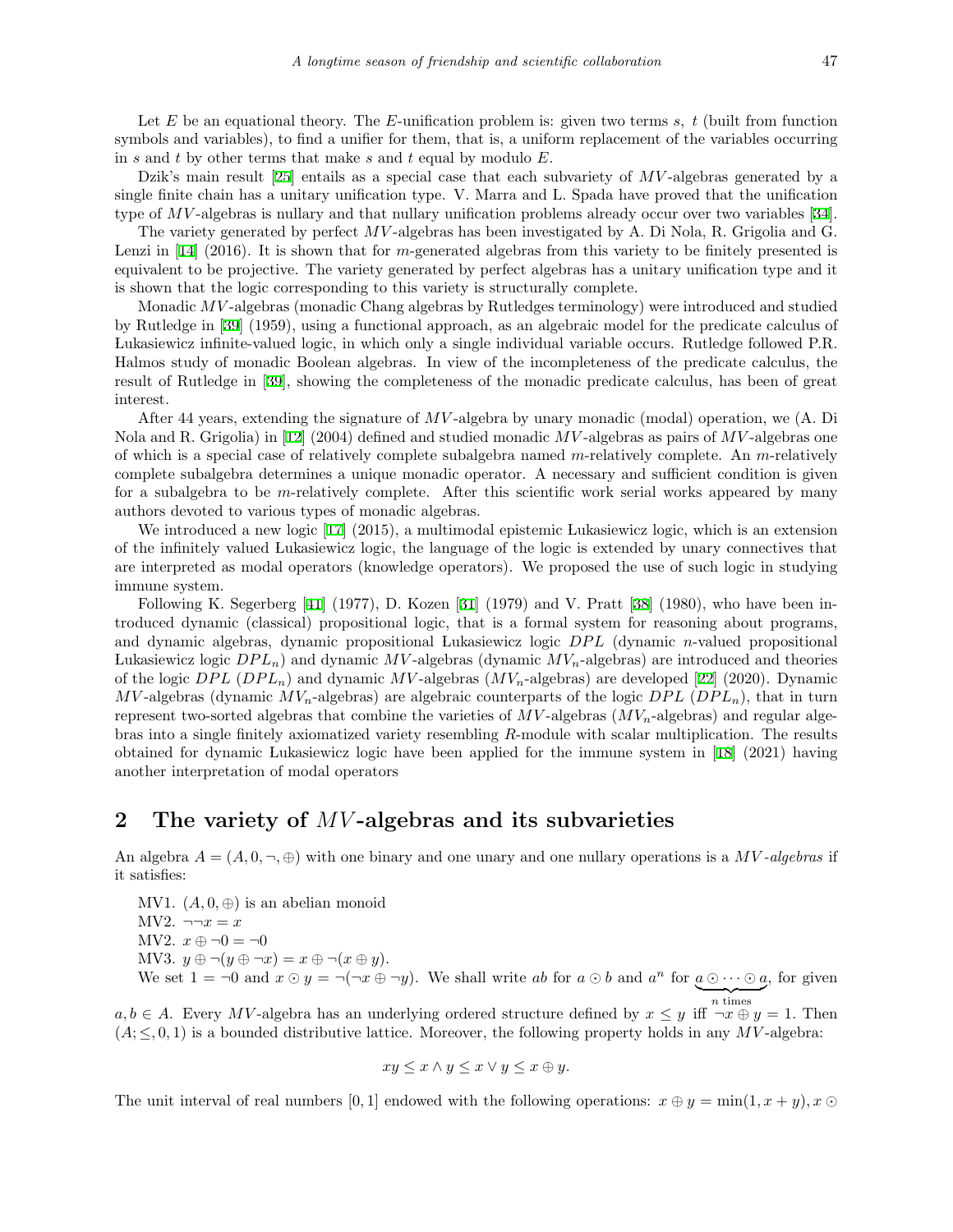$y = \max(0, x + y - 1)$ ,  $\neg x = 1 - x$ , becomes an *MV*-algebra. It is well known that the *MV*-algebra  $S = ([0,1], \oplus, \odot, \neg, 0, 1)$  generate the variety **MV** of all *MV*-algebras, i. e.  $\mathcal{V}(S) = \mathbf{MV}$ .

*MV* -algebras are algebraic models of Lukasiewicz logic L [\[7](#page-14-0)]. The axioms of the Lukasiewicz logic are the following[[33\]](#page-15-1):

 $(L1) \varphi \rightarrow (\psi \rightarrow \varphi),$ 

 $(L2)$   $(\varphi \to \psi) \to ((\psi \to \chi) \to (\varphi \to \chi)),$ 

 $(L3)$   $(\neg \varphi \rightarrow \neg \psi) \rightarrow (\psi \rightarrow \varphi),$ 

 $(L4)$   $((\varphi \rightarrow \psi) \rightarrow \psi) \rightarrow (\psi \rightarrow \varphi) \rightarrow \varphi)$ .

 $MV_n$ -algebras, that was introduced by R. Grigolia in [\[29](#page-15-4)] (1973), are algebraic models of *n*-valued Lukasiewicz logic L*n*. The axioms of the logic L*n*, that was given by R. Grigolia [\[29](#page-15-4)] (1973), are the Lukasiewicz logic plus the following:

 $(L_n 5) \varphi^n \leftrightarrow \varphi^{n-1},$ 

 $(L_n 6)$   $n(\varphi^k) \leftrightarrow (k(\varphi^{k-1}))^n$ ,

for every integer  $2 \leq k \leq n-2$  that does not divide  $n-1$ .

An MV-algebra  $A = (A, \oplus, \odot, \neg, 0, 1)$  is  $MV_n$ -algebra if it satisfies the identities:  $x^n = x^{n-1}$ ,  $(n(x^k) =$  $(k(x^{k-1}))^n$ for every integer  $2 \le k \le n-2$  that does not divide  $n-1$  [[29\]](#page-15-4) (1973).

The subvariety  $\mathbf{MV}_n$ )(=  $\mathcal{V}(S_n)$ ) of  $\mathbf{MV}$  (also named by Grigolia's subvariety [\[1](#page-13-0)]) is generated by  $S_n = (\{0, 1/n, ..., n-1/n, n\}, \oplus, \odot, \neg, 0, 1).$ 

Chang discovered a correspondence between totally ordered (= linearly ordered) *MV* -algebras and to-tallyordered abelian groups [[7\]](#page-14-0). Mundici, in [\[35](#page-15-3)], extended this correspondence to a  $\Gamma$  functor between  $MV$ -algebras and lattice-ordered abelian groups (abelian *ℓ*-groups)  $(G, +, -, 0, u)$  with strong unit *u*, and proved that Γ is a categorical equivalence. For every abelian *ℓ*-group *G*, the functor Γ equips the unit interval [0*, u*] with the operations:

 $x \oplus y = u \wedge (x + y);$  $x \odot y = 0 \vee (x + y - u);$  $\neg x = u - x; 0 = 0;$  $1 = u$ .

It is easy to see that the resulting structure  $([0, u], 0, \neg, \oplus)$  is an *MV*-algebra.

Following Komori [\[30](#page-15-5)], set  $S_n^{\omega} = \Gamma((Z \times_{lex} Z), (n, 0))$ , where *Z* is the totally ordered additive group of integers, and  $Z \times_{lex} Z$  is the lexicographic product of *Z* by itself; and let  $S_n = \Gamma(Z, n) (\in \mathbf{MV_n})$ ; note that  $S_n$  is a subalgebra of  $S_n^{\omega}$ .

In [\[30](#page-15-5)], Komori proved that every subvariety **V** of **MV** is of the form  $\mathbf{V} = \mathcal{V}\{S_{m_1},...,S_{m_r},S_{t_1}^{\omega},...,S_{t_s}^{\omega}\}\$ for some finite sets  $I = \{m_1, ..., m_r\}$  and  $J = \{t_1, ..., t_s\}$ , not both empty.

Let  $V(A_1, ..., A_n)$  denotes the subvariety of **MV** which is generated by the *MV*-algebras  $A_1, ..., A_n$ . For every  $i \in Z^+$  let

 $\delta(i) = \{n \in \mathbb{Z} : 1 \leq n \text{ and } n \text{ is a divisor of } i\}.$ 

Furthermore, if J is a nonempty finite subset of  $Z^+$  and  $i = 2, 3, 4, ...$  let  $\Delta(i, J) = \{d \in \delta(i) - \bigcup_{j \in J} \delta(j)\}.$ In case  $J = \emptyset$  we define  $\Delta(i, \emptyset) = \delta(i)$ .

**Di Nola - Lettieri Assertion**

Let **V** be a proper subvariety of MV. Then there exist finite sets  $I$  and  $J$  of positive integers with *I* ∪ *J*  $\neq$  *Ø*, such that for any *MV*-algebra *A* we have *A*  $\in$  **V** iff *A* satisfies the equations

$$
((n+1)x^n)^2 = 2x^{n+1}, \text{where } n = \max\{I \cup J\};\tag{1}
$$

$$
(px^{p-1})^{n+1} = (n+1)x^p,
$$
\n(2)

for every positive integer  $1 < p < n$  such that p is not a divisor of any  $i \in I \cup J$ ;

$$
(n+1)x^{q} = (n+2)x^{q}, \text{ for every } q \in \bigcup_{j \in J} \Delta(i, J).
$$
 (3)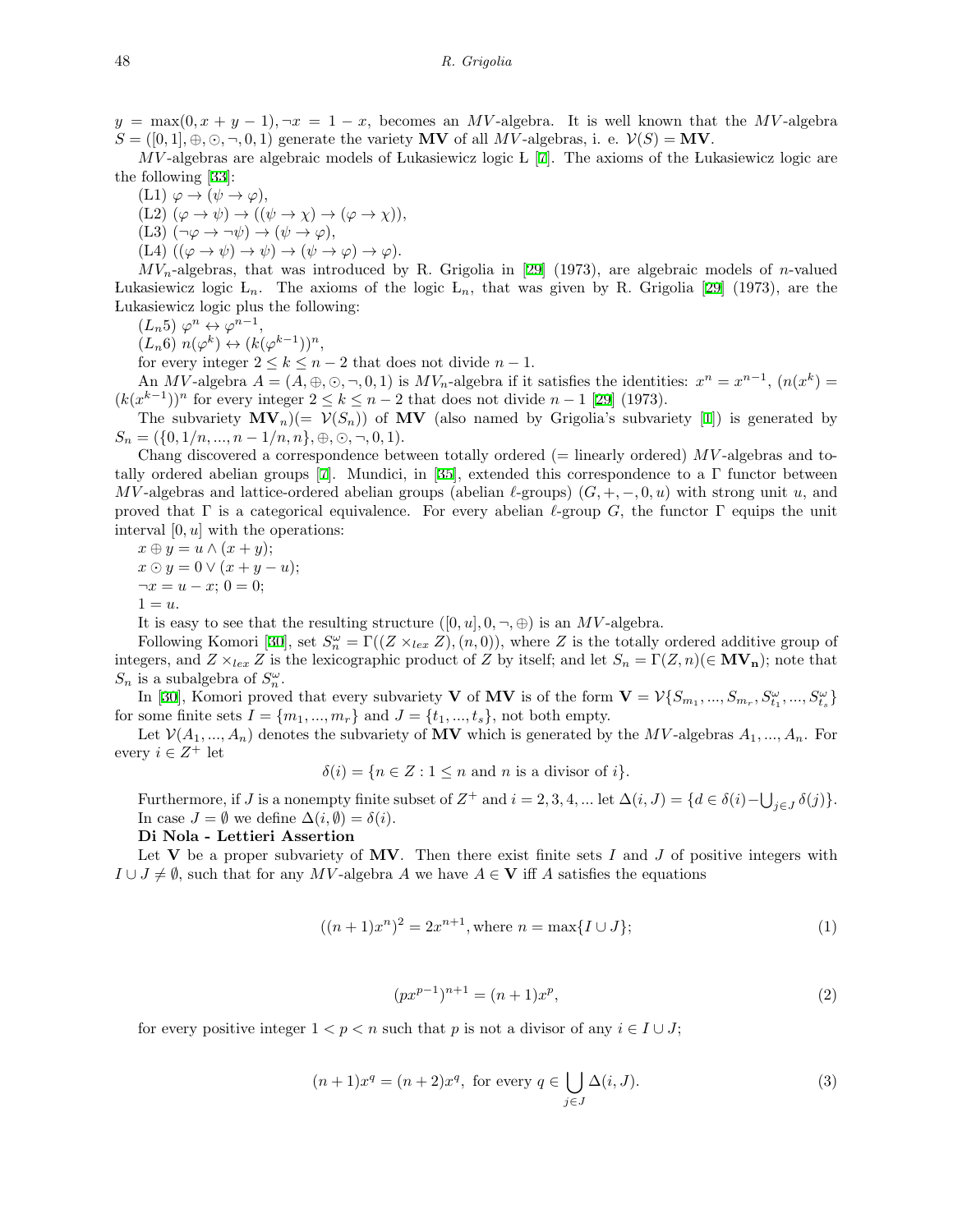From this A. Di Nola and A. Lettieri result, we can conclude that any subvariety of **MV** is finitely axiomatizable.

# **3 Di Nola's representation theorem**

Let *I* be a non-empty set. Let  $(P(I), \cup, \cap, \prime, \emptyset, I)$  be the Boolean algebra of all subsets of *I*. A subset  $F \subset P(I)$  is said to be filter if: 1)  $I \in F$ , 2) if  $X, Y \in F$  then  $X \cap Y \in F$ , 3) if  $X \in F$  and  $X \subset Y$  then  $Y \in F$ . A filter *F* is *proper* if  $F \neq P(I)$ . A proper filter *U* is called *ultrafilter* if it is a maximal proper filter with respect to the inclusion between filters.

Let  $(A_i)_{i\in I}$  be a nonempty indexed family of algebras of the same type, and suppose F is a filter over *I*. We define the binary relation  $\theta_F$  on  $\prod_{i\in I} A_i$  by  $(a,b) \in \theta_F$  iff  $\{i \in I : a(i) = b(i)\}\in F$  which is a congruence relation.

Given a nonempty indexed family of algebras  $(A_i)_{i \in I}$  of the same type and a proper filter *F* over *I*, define the reduced product  $\prod_{i \in I} A_i/F$  as follows. Let its universe  $\prod_{i \in I} A_i/F$  be the set  $\prod_{i \in I} A_i/\theta_F$ , and let *a/F* denote the element  $\overline{a}/\overline{\theta}_F$ . For an *n*-ary function symbol *f* and for  $a_1, ..., a_n \in \prod_{i \in I} A_i$ , let

$$
f(a_1/F, ..., a_n/F) = f(a_1, ..., a_n)/F.
$$

A reduced product  $\prod_{i \in I} A_i/U$  is called an *ultraproduct* if U is an ultrafilter over I. If all the  $A_i = A$ , then we write  $A^I/U$  and call it an *ultrapower* of A.

**Proposition 3.1.** *(Di Nola's representation theorem)* [[10\]](#page-14-2)*. Up to isomorphism, every MV -algebra A* is an algebra of  $[0,1]^I/U$ -valued functions over some set only depending on the cardinality of A.

# **4 Perfect** *MV* **-algebras**

The class of perfect *MV* -algebras is a full subcategory of the category of *MV* -algebras. In general, there are *MV* -algebras which are not semisimple. Roughly speaking we can say that a non-semisimple *MV* -algebra *A* has a non-zero radical. We call a non-zero element from the radical of *A* an infinitesimal. The first example of a non-simple *MV* -chain was given by Chang in[[7](#page-14-0)], where the *MV* -algebra *C* is described.

Chang's  $MV$ -algebra  $C$  [[7\]](#page-14-0), which is our main interest, is defined on the set

$$
C = \{0, c, ..., nc, ..., 1 - nc, ..., 1 - c, 1\},\
$$

by the following operations (consider  $0 = 0c$ ):  $x \oplus y =$ 

- $(m + n)$ *c* if  $x = nc$  and  $y = mc$ ;
- $1 (m n)c$  if  $x = 1 nc$  and  $y = mc$  and  $0 < n < m$ ;
- *•* 1 *−* (*n − m*)*c* if *x* = *nc* and *y* = 1 *− mc* and 0 *< m < n*;
- 1 otherwise;

*¬x* = 1 *− nc* if *x* = *nc*, *¬x* = *nc* if *x* = 1 *− nc*.

The  $MV$ -algebra  $C$  is isomorphic to the algebra  $S_1^{\omega}$  defined by Komori in [\[30](#page-15-5)]. The algebra *C* has remarkable properties:

(1) *C* is generated by its radical

$$
(2) C = Rad(C) \cup \neg Rad(C)
$$

 $(C/Rad(C) \cong \{0, 1\}.$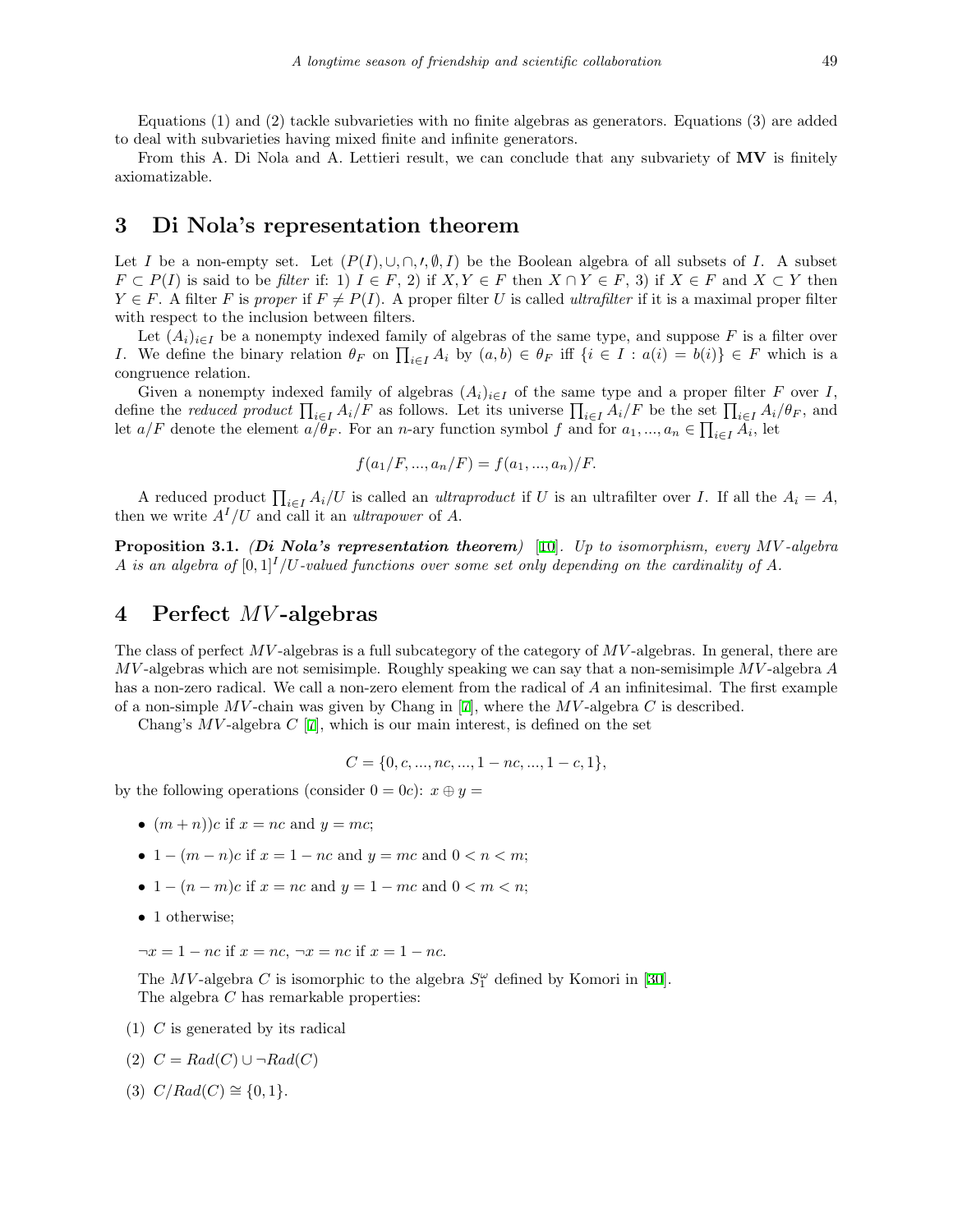Hence *C* is just made by infinitesimal elements and co-infinitesimal elements. We then would like to describe a class of *MV* -algebras containing *C* and whose elements share the above properties. Then we can think of such a class as the one made by MV-algebras which are, up to infinitesimal elements, like the 2-elements Boolean algebra *{*0*,* 1*}*.

We say that an *MV*-algebra *A* is *perfect* if for each element  $x \in A$ ,  $ord(x) < \infty$  iff  $ord(\neg x) = \infty$ , where the order of an element x, in symbols  $ord(x)$ , is the least integer m such that  $mx = 1$ ; if no such integer m exists then  $ord(x) = \infty$ .

An *ideal* of an *MV* -algebra *A* is a subset *J* of *A* satisfying the following conditions:

- J1) 0 *∈ J*,
- J2) If  $x \in J$ ,  $y \in A$  and  $y \leq x$  then  $y \in J$ ,
- J3) If  $x \in J$  and  $y \in J$  then  $x \oplus y \in J$ .

We say that an ideal *J* of an *MV*-algebra *A* is *perfect* if for every  $x \in A$ , there is an  $n \in \mathbb{N}$  such that  $x^n \in J$  iff  $(\neg x)^m \notin J$  for all  $m \in \mathbb{N}$ .

The intersection of any family of ideals of *A* is an ideal of *A*. For every subset  $W \subseteq A$ , the intersection of all ideals  $J \supseteq W$  is said to be the ideal *generated* by W. In particular, given an element *z* of an MV-algebra *A*, the ideal  $\langle z \rangle$  generated by the singleton  $\{z\}$  is called the *principal* ideal generated by *z*, and we have  $\langle z \rangle = \{x \in A : nz \geq x\}$  for some integer  $n \geq 0$ .

Filter and perfect filter are defined dually.

Let *X* be a subset of the algebra *A*. We say that the algebra *A* is generated by the set *X* if *A* coincides with the intersection of all subalgebras containung the set  $X$ : in notation  $A = \langle X \rangle$ .

**Proposition 4.1.** [\[21](#page-14-7)] (*i*) Let A be a perfect MV-algebra. Then  $Rad(A)$  is a unique maximal ideal of A; (*ii*) *An ideal*  $J \subseteq A$  *is perfect iff*  $A/J$  *is perfect;* 

- (*iii*) *Let A be an MV -algebra, the following statements are equivalent:*
	- (1) *A is perfect;*
	- (2) *Every ideal*  $J ⊆ A$  *is perfect;*
- (*iv*) In an MV-algebra A, the algebra  $\langle Rad(A) \rangle$  generated by  $Rad(A)$  is a perfect subalgebra of A;
- (*v*) Let *A* be a perfect MV-algebra. Then  $A = \langle Rad(A) \rangle$ ;
- (*vi*) *Let A be an MV -algebra. Then the following are equivalent:*
	- (1) *A is perfect.*
	- $(2)$   $A/Rad(A) = \{0, 1\}.$

(*vii*) *Let A be a perfect MV -algebra and f a homomorphism. Then f*(*A*) *is a perfect MV -algebra;* (*viii*) Let  $A$  be a non semisimple  $MV$ -algebra. Then  $A$  contains a copy of  $C$  as a subalgebra;

#### **4.1 The category of Perfect** *MV* **-algebras**

A relevant the fact concerning perfect *MV* -algebras is that each one of them is generated by its infinitesimals. This turns out to induce a very special structure on the generated algebra. Perfect *MV* -algebras can be seen as an extreme case of non-archimedean *MV*-algebras. Thus, the role of perfect *MV*-algebras is important because it is strictly linked with the role of infinitesimals. An important example of a perfect *MV* -algebra can be found as a subalgebra *S* of the Lindenbaum algebra *L* of the first order Lukasiewicz logic. Hence perfect *MV* -algebras are directly connected with a very important phenomenon of the first order Lukasiewicz logic, namely, with the incompleteness of such a logic.

Perfect *MV* -algebras form a full subcategory of the category of all *MV* -algebras. We denote the category of perfect *MV* -algebras by **Perfect**.

**Proposition 4.2.** [[23,](#page-15-8) [21](#page-14-7)] (*i*) *The category* **Perfect** *of perfect MV -algebras is equivalent to the category of abelian l-groups;*

- (*ii*)  $\{0,1\}$  *is a terminal and initial object of* **Perfect***;*
- (*iii*) **Perfect** *has pull-backs;*
- (*iv*) **Perfect** *has arbitrary products;*
- (*v*) **Perfect** *has the amalgamation property.*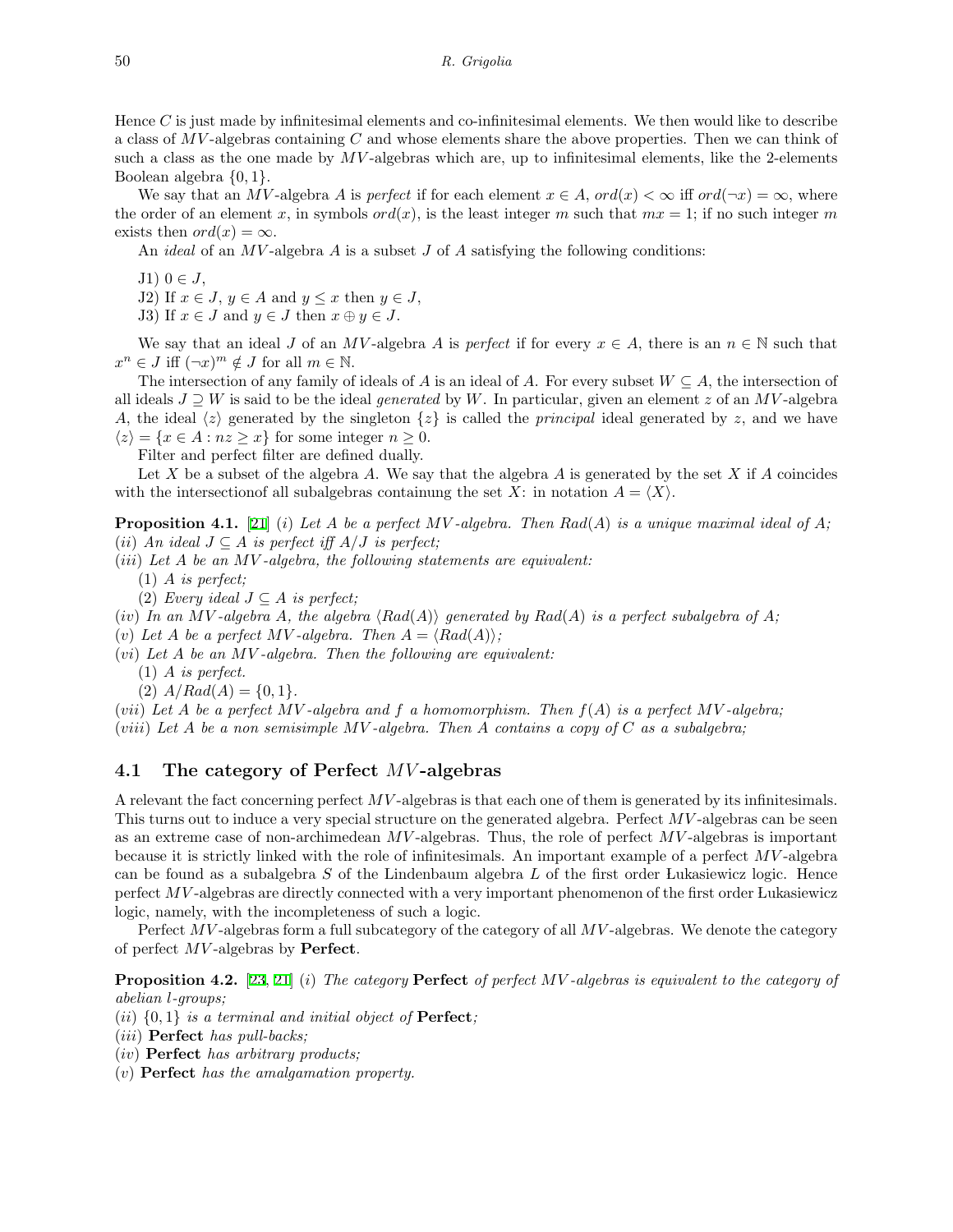### **4.2 The variety generated by Perfect** *MV* **-algebras**

It is worth remarking that the class of perfect algebras does not form a variety, so the problem of studying the proper subvariety of the variety of all *MV* -algebras generated by all perfect *MV* -algebras arises.

Let  $V(Perf)$  be the variety generated by all perfect algebras, and  $V(C)$  be the variety generated by Chang's algebra *C*. Then the following theorem holds:

**Proposition 4.3.** [\[23](#page-15-8), [21](#page-14-7)] (*i*) An MV-algebra A is in the variety  $V(C)$  iff A satisfies the identity:

$$
(x \oplus x) \odot (x \oplus x) = (x \odot x) \oplus (x \odot x);
$$

 $(iii)$   $V(C) = V(Perf);$ 

(*iii*) Let *A* be a perfect non-Boolean *MV*-chain. Then  $V(A) = V(Perf)$ ;

(*iv*) Let  $A \in V(C)$ . Then A is a subdirect product of perfect MV-chains.

**Proposition 4.4.** [\[21](#page-14-7)]  $V(C) = QV(C)$ *, where*  $QV(C)$  *is a quasivariety generated by* C.

Since  $QV(F_{\text{MV}}(\omega)) = QV(C)$ , from this proposition we obtain directly

**Corollary 4.5.** *The logic L<sup>P</sup> , corresponding to the variety of perfect MV -algebras, is structurally complete.*

## **5 Free and projective algebras**

Let **V** be a variety. An algebra  $A \in V$  is said to be a *free algebra* over **V**, if there exists a set  $A_0 \subset A$  such that  $A_0$  generates  $A$  and every mapping  $f$  from  $A_0$  to any algebra  $B \in V$  is extended to a homomorphism  $h$ from *A* to *B*. In this case, *A*<sup>0</sup> is said to be *the set of free generators* of *A*. If the set of free generators is finite, then *A* is said to be a *free algebra of finitely many generators*. We denote a free algebra *A* with  $m \in (\omega + 1)$ free generators by  $F_{\mathbf{V}}(m)$ . We shall omit the subscript **V** if the variety **V** is known. We can also define the *m*-generate free algebra *A* on the generators  $g_1, ..., g_m$  over the variety **K** in the following way: the algebra *A* is a free algebra on the generators  $g_1, ..., g_m$  iff for any *m* variable identity  $p(x_1, ..., x_m) = q(x_1, ..., x_m)$ , the identity holds in the variety **K** iff the equation  $p(g_1, ..., g_m) = q(g_1, ..., g_m)$  is true in the algebra *A* on the generators[[5\]](#page-14-16).

Let **V** be any variety of algebras. An algebra *A* is said to be *retract* of the algebra *B*, if there are homomorphisms  $\varepsilon : A \to B$  and  $h : B \to A$  such that  $h\varepsilon = Id_A$ , where  $Id_A$  is the identity map over A. An algebra  $A \in V$  is called *projective*, if for any  $B, C \in V$ , any onto homomorphism  $\gamma : B \to C$  and any homomorphism  $\beta : A \to C$ , there exists a homomorphism  $\alpha : A \to B$  such that  $\gamma \alpha = \beta$ . Notice that in varieties, projective algebras are characterized as retracts of free algebras.

A subalgebra *A* of  $F_V(m)$  is said to be *projective subalgebra* if there exists an endomorphism  $h : F_V(m) \rightarrow$  $F_{\mathbf{V}}(m)$  such that  $h(F_{\mathbf{V}}(m)) = A$  and  $h(x) = x$  for every  $x \in A$ .

Let  $F_{\mathbf{V}_n}(m)$  be *m*-generated free  $MV$ -algebra in the variety

$$
\mathbf{V}_n = \mathcal{V}(\{S_1, ..., S_n\}).
$$

Let  $g_1^{(n)},..., g_m^{(n)} \in F_{\mathbf{V}_n}(m)$  be free generators of  $F_{\mathbf{V}_n}(m)$ .

On  $Z^+$  we define the function  $v_m(x)$  as follows:  $v_m(1) = 2^m$ ,  $v_m(2) = 3^m - 2^m$ , ...,  $v_m(n) = (n+1)^m - 2^m$  $(v_m n_1 + \ldots v_m(n_{k-1}))$ , where  $n_1(= 1), \ldots, n_{k-1}$  are all the divisors of *n* distinct from  $n (= n_k)$ .

 ${\bf Proposition 5.1.}~~ [19] \ \ F_{{\bf V}_n}(m) \cong S_1^{v_m(1)} \times ... \times S_n^{v_m(n)}.$  ${\bf Proposition 5.1.}~~ [19] \ \ F_{{\bf V}_n}(m) \cong S_1^{v_m(1)} \times ... \times S_n^{v_m(n)}.$  ${\bf Proposition 5.1.}~~ [19] \ \ F_{{\bf V}_n}(m) \cong S_1^{v_m(1)} \times ... \times S_n^{v_m(n)}.$ 

Let  $F_{\mathbf{MV}}(m)$  be *m*-generated free *MV*-algebra in the variety **MV**.

**Proposition 5.2.** [\[11](#page-14-9)] (*i*)  $F_{\text{MV}}(m)$  is isomorphic to a subalgebra of an inverse limit  $F_{\infty}(m)$  of a chain of *order type*  $\omega^*$  *of finite algebras, for*  $m \in \omega$ *, and the finite algebras are isomorphic to*  $F_{\mathbf{V}_n}(m)$ *.* (ii) The subalgebra  $F_{\textbf{MV}}(m)$  of the direct product  $\prod_{n=1}^{\infty} F_{\textbf{V}_n}(m)$  generated by  $z_i = (g_i^{(1)}, g_i^{(2)}, ...) \in \prod_{n=1}^{\infty} F_{\textbf{V}_n}(m)$ 

*is a free MV*-algebra with the free generators  $z_1, ..., z_m$ , where  $i = 1, ..., m$ , and are free generators of the *free m*-generated  $MV$ -algebra  $F_{\mathbf{V}_n}(m)$ .

(*iii*) The free MV-algebra  $F_{\text{MV}}(\omega)$  with countably many free generators is isomorphic to a subalgebra of the inverse limit  $F_{\infty}(\omega)$  of the inverse system  $\{F_{V_i}(\omega), \pi_{ij}\}\$ , where  $F_{V_i}(\omega)$  is the free MV-algebra with *countably many free generators in the variety* **V***i.*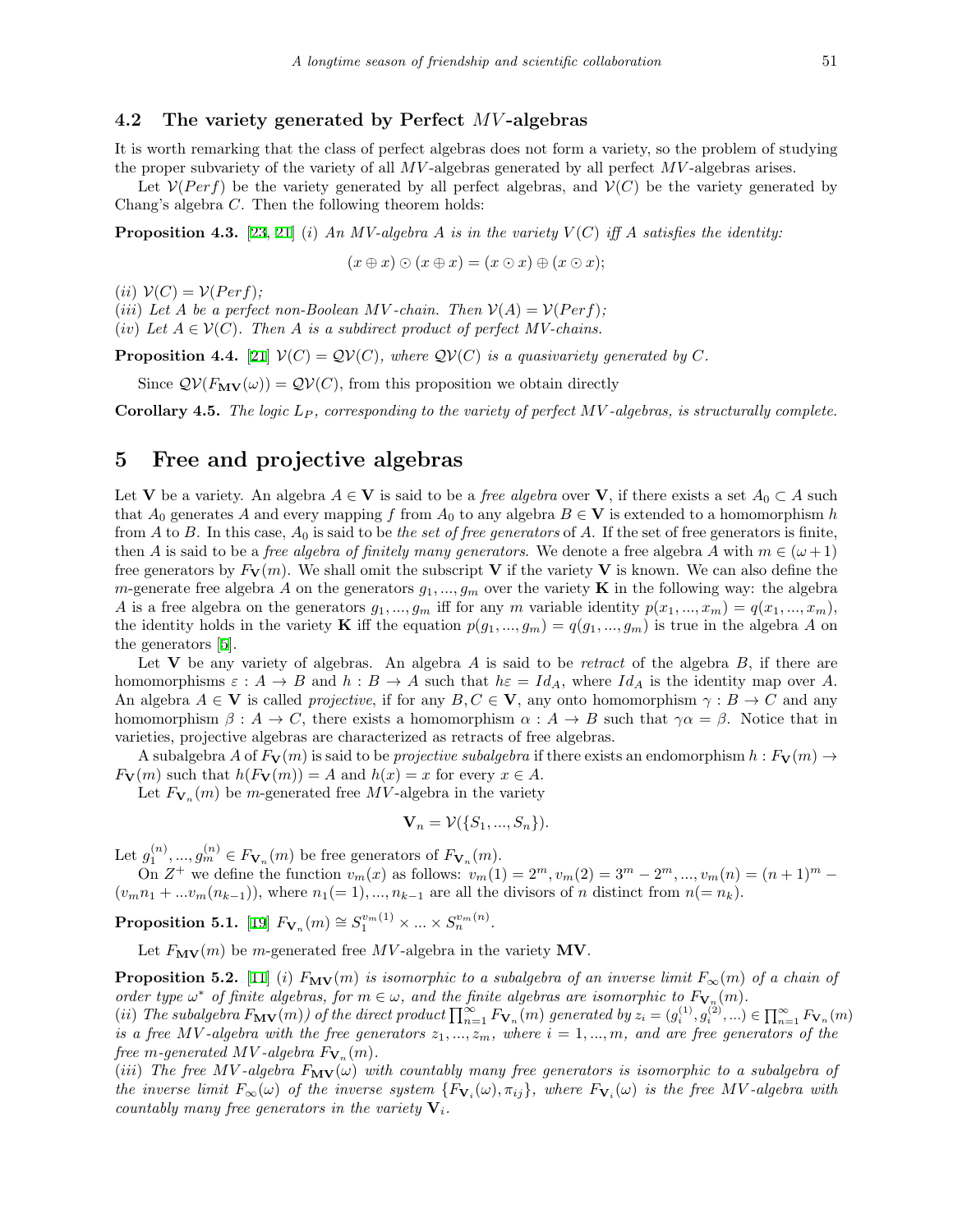In addition, it would be noticed, that in[[20\]](#page-14-17) the *n*-generated free *MV* -algebra is represented as a quotient of the disjoint union of all the *n*-generated free *Vn*-algebras. Such a quotient can be seen as the direct limit of a system consisting of all free *Vn*-algebras and special maps between them as morphisms.

**Proposition 5.3.** [\[11](#page-14-9)] Let **K** be any variety of algebras and  $F_{\mathbf{K}}(m)$  be the m-generated free algebra of *a* variety **K** and  $g_1, ..., g_m$  be its free generators. Then the *m* generated subalgebra A of  $F_{\mathbf{K}}(m)$  with the generators  $a_1, ..., a_m \in A$  is projective if and only if there exist polynomials  $P_1(x_1, ..., x_m), ..., P_m(x_1, ..., x_m)$ *such that*

$$
P_i(g_1, \ldots, g_m) = a_i
$$

*and*

$$
P_i(P_1(x_1, ..., x_m), ..., P_m(x_1, ..., x_m)) = P_i(x_1, ..., x_m),
$$

 $i = 1, ..., m$ .

**Proposition 5.4.** [\[11](#page-14-9)] (1) Let A be finite MV-algebra of a locally finite subvariety  $V_n$  of the variety  $MV$ *of all MV -algebras. Then the following statements are mutually equivalent:*

(*i*) *A is projective in*  $V_n$ *,* 

(*ii*) *A is isomorphic to*  $S_1 \times A'$  *for some finite*  $MV$ -algebra  $A'$ *.* 

(2) Any subalgebra of the m-generated free algebra  $F_{\mathbf{V}_n}(m)$  is projective MV-algebra in the variety  $\mathbf{V}_n$ .

(3) Any endomorphic image of  $F_{\mathbf{V}_n}(m)$  is an *m*-generated projective MV-algebra in  $\mathbf{V}_n$ .

(4) If *A* is finite projective MV-algebra in the variety  $MV$  then *A* is isomorphic to  $S_1$ .

Let 
$$
S_1^{\omega(1)} = \Gamma(Z \times_{lex} Z, (1,0)) = C
$$
,  $S_1^{\omega(m)} = \Gamma(\underbrace{Z \times_{lex} ... \times_{lex} Z}_{m+1 \text{ times}}, (1,0,...,0))$ , where  $(1,0,...,0) \in Z^{m+1}$ 

and  $Z \times_{lex} \ldots \times_{lex} Z$  is the lexicographic product of  $Z m + 1$  times.

**Proposition 5.5.** [\[13](#page-14-18)] 1)  $S_1^{\omega(m)}$  is generated by *m* generators:  $(0, ..., 0, 1), ..., (0, 1, 0, ..., 0)$ ; 2)  $S_1^{\omega(k)}$  is a homomorphic image of  $S_1^{\omega(m)}$  for  $k \leq m$ .

3) 1-generated free  $S_1^{\omega}$ -algebra  $F_{\mathcal{V}(S_1^{\omega})}(1)$  is isomorphic to  $(S_1^{\omega})^2$  with free generator  $g=((0,1),(1,-1))$ .

For the sake of simplicity, let us introduce the following notations for the generating elements of the algebra  $S_1^{\omega(m)}$   $(m \ge 2)$ :  $c_1 = (0, 0, ..., 0, 1), c_2 = (0, 0, ..., 1, 0), ..., c_m = (0, 1, ..., 0, 0)$ . Notice, that  $S_1^{\omega}$ -algebra  $S_1^{\omega(2)}$  is generated by two generators  $c_1 = (0, 0, 1)$  and  $c_2 = (0, 1, 0)$ .

**Proposition 5.6.** [\[16](#page-14-19)] 2-generated free  $S_1^{\omega}$ -algebra  $F_{\mathcal{V}(S_1^{\omega})}(2)$  is isomorphic to  $(Rad^*((S_1^{\omega(2)})^2))^{2^2}$  with free generators  $g_1 = ((c_1, c_2), \neg(c_1, c_2), (c_1, c_2), \neg(c_1, c_2))$  and  $g_2 = ((c_2, c_1), (c_2, c_1), \neg(c_2, c_1), \neg(c_2, c_1))$ .

# **6 Unification problem**

Let *E* be an equational theory. The *E*-unification problem is: given two terms *s, t* (built from function symbols and variables), to find a unifier for them, that is, a uniform replacement of the variables occurring in *s* and *t* by other terms that make *s* and *t* equal by modulo *E*. For detailed information on the unification problem, we refer the readers to [\[27](#page-15-17), [28](#page-15-18), [26\]](#page-15-19).

Let us be more precise. Let *F* be a set of functional symbols and let *V* be a set of variables. Let  $T<sub>F</sub>(V)$ be the term algebra built from  $\mathcal F$  and  $V$ , and  $T_{\mathcal F_m}(V)$  be the term algebra of *m*-variable terms. Let *E* be a set of identities of type  $p(x_1, ..., x_m) = q(x_1, ..., x_m)$ , where  $p, q \in T_{\mathcal{F}_m}(V)$ .

Let **V** be the variety of algebras over  $\mathcal F$  axiomatized by the equations from  $E$ .

*A unification problem modulo E* is a finite set of pairs

$$
\mathcal{E} = \{ (s_j, t_j) : s_j, t_j \in T_{\mathcal{F}_m}(V), j \in J \},\
$$

for some finite set *J.* A solution to (or a unifier for)  $\mathcal E$  is a substitution (or an endomorphism of the term algebra  $T_{\mathcal{F}_m}(V)$   $\sigma$  (which is extension of the map  $s: V_m \to T_{\mathcal{F}_m}(V)$ , where  $V_m$  (= { $x_1, ..., x_m$ }) is the set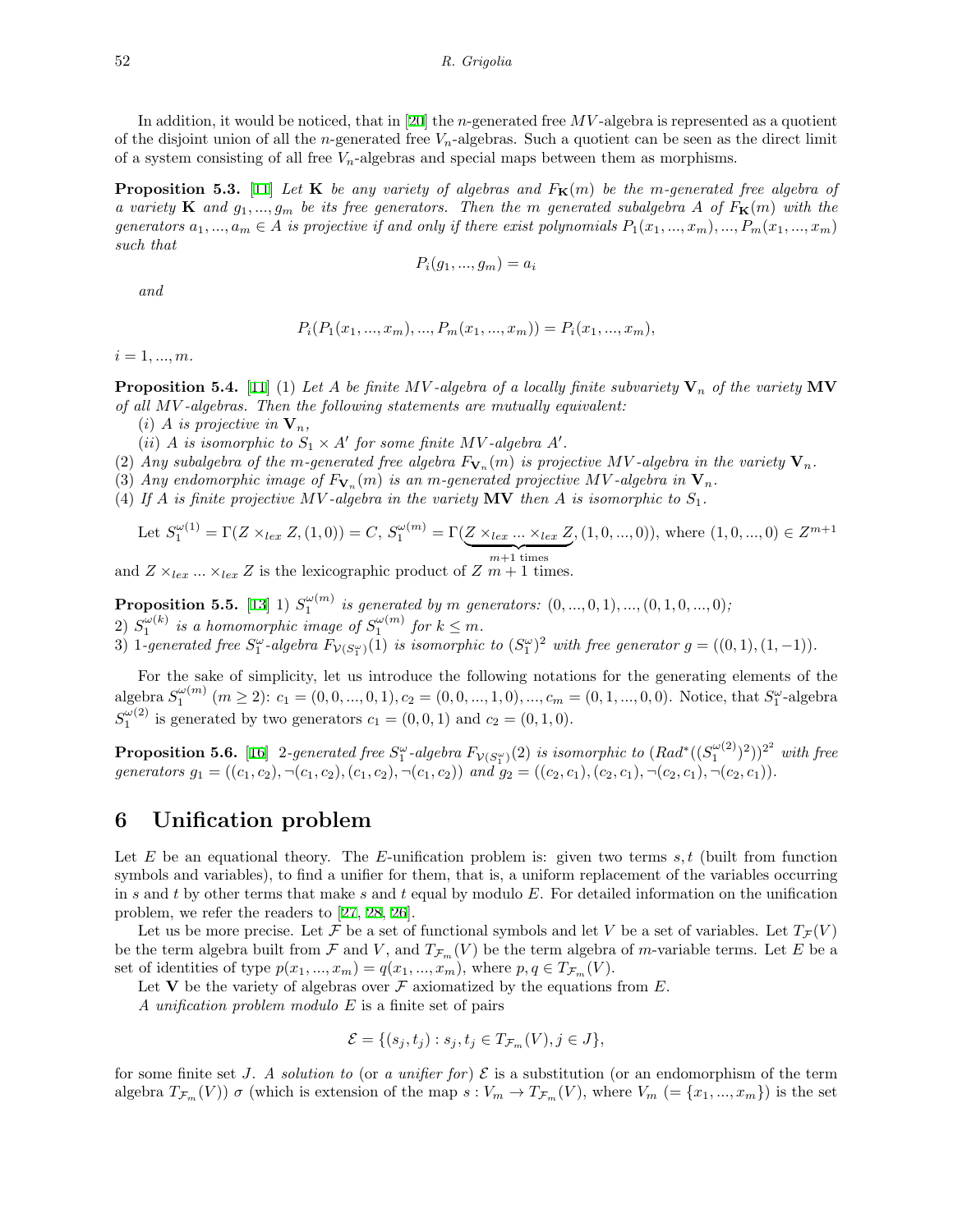of *m* variables) such that the identity  $\sigma(s_i) = \sigma(t_i)$  holds in every algebra of the variety **V**. The problem  $\mathcal{E}$ is *solvable* (or *unifiable*) if it admits at least one unifier.

Let $(X, \preceq)$  be a quasi-ordered set (i. e.  $\preceq$  is a reflexive and transitive relation). A  $\mu$ -set [[28](#page-15-18)] for  $(X, \preceq)$ is a subset  $M \subseteq X$  such that: (1) every  $x \in X$  is less or equal to some  $m \in M$ ; (2) all elements of M are mutually  $\preceq$ -incomparable. There might be no  $\mu$ -set for  $(X, \preceq)$  (in this case we say that  $(X, \preceq)$  has *type* 0) or there might be many of them, due to the lack of antisymmetry. However, all  $\mu$ -sets for  $(X, \preceq)$ , if any, must have the same cardinality. We say that  $(X, \preceq)$  has *type*  $1, \omega, \infty$  iff it has a  $\mu$ -set of cardinality 1, of finite (greater than 1) cardinality or of infinite cardinality, respectively.

Substitutions are compared by instantiation in the following way: we say that  $\sigma: T_{\mathcal{F}_m}(V) \to T_{\mathcal{F}_m}(V)$  is more general than  $\tau: T_{\mathcal{F}_m}(V) \to T_{\mathcal{F}_m}(V)$  (written as  $\tau \preceq \sigma$ ) iff there is a substitution  $\eta: T_{\mathcal{F}_m}(V) \to T_{\mathcal{F}_m}(V)$ such that for all  $x \in V_m$  we have  $E \vdash \eta(\sigma(x)) = \tau(x)$ . The relation  $\preceq$  is quasi-order.

Let  $U_E(\mathcal{E})$  be the set of unifiers for the unification problem  $\mathcal{E}$ ; then  $(U_E(\mathcal{E}), \preceq)$  is a quasi-ordered set. We say that an equational theory *E* has:

- 1. Unification type 1 iff for every solvable unification problem  $\mathcal{E}, U_E(\mathcal{E})$  has type 1;
- 2. Unification type  $\omega$  iff for every solvable unification problem  $\mathcal{E}, U_E(\mathcal{E})$  has type  $\omega$ ;
- 3. Unification type  $\infty$  iff for every solvable unification problem  $\mathcal{E}, U_E(\mathcal{E})$  has type 1 or  $\omega$  or  $\infty$  and there is a solvable unification problem  $\mathcal E$  such that  $U_E(\mathcal E)$  has type  $\infty$ ;
- 4. Unification type nullary, if none of the preceding cases applies.

Following Ghilardi[[27\]](#page-15-17), who has introduced the relevant definitions for *E*-unification from an algebraic point of view, by an algebraic unification problem we mean a finitely presented algebra *A* of **V**. In this context, an *E*-unification problem is simply a finitely presented algebra *A*, and a solution for it (also called a unifier for *A*) is a pair given by a projective algebra *P* and a homomorphism  $u : A \rightarrow P$ . The set of unifiers for *A* is denoted by  $U_E(A)$ . *A* is said to be *unifiable* or solvable iff  $U_E(A)$  is not empty. Given another algebraic unifier  $w : A \to Q$ , we say that *u* is more general than *w*, written  $w \preceq u$ , if there is a homomorphism  $g: P \to Q$  such that  $w = gu$ .

The set of all algebraic unifiers  $U_E(A)$  of a finitely presented algebra A forms a quasi-ordered set with the quasi-ordering *≼*.

The algebraic unification type of an algebraically unifiable finitely presented algebra *A* in the variety **V** is now defined exactly as in the symbolic case, using the quasi-ordering set  $(U_E(A), \preceq)$ . If *m*-generated finitely presented algebra of an equational class **V** is projective, then *Id<sup>A</sup>* will be most general unifier for *A*.

**Proposition 6.1.** [\[14](#page-14-12)] *The unification type of the equational class*  $V(S_1^{\omega})$  *is* 1*, i. e. unitary.* 

### **7 Monadic** *MV* **-algebras**

The finitely valued propositional calculi, which have been described by Lukasiewicz and Tarski in[[33](#page-15-1)], are extended to the corresponding predicate calculi. The predicate Lukasiewicz (infinitely valued) logic *QL* is defined in the following standard way. The existential (universal) quantifier is interpreted as supremum (infimum) in a complete *MV* -algebra. Then the valid formulas of predicate calculus are defined as all formulas having value 1 for any assignment. The functional description of the predicate calculus is given by Rutledge in [\[39](#page-15-12)]. Scarpellini in [\[40](#page-15-7)] has proved that the set of valid formulas is not recursively enumerable. Monadic *MV* -algebras were introduced and studied by Rutledge in [\[39](#page-15-12)] as an algebraic model for the predicate calculus *QL* of Lukasiewicz infinite-valued logic, in which only a single individual variable occurs. Rutledge followed P.R. Halmos' study of monadic Boolean algebras. In view of the incompleteness of the predicate calculus, the result of Rutledge in[[39](#page-15-12)], showing the completeness of the monadic predicate calculus, has been of great interest.

Let *L* denote a first-order language based on  $\cdot$ ,  $+$ ,  $\rightarrow$ ,  $\neg$ ,  $\exists$  and let  $L_m$  denote a propositional language based on  $\cdot$ ,  $+$ ,  $\rightarrow$ ,  $\neg$ ,  $\exists$ . Let *Form*(*L*) and *Form*(*L<sub>m</sub>*) be the set of all formulas of *L* and *L<sub>m</sub>*, respectively. We fix a variable x in L, associate with each propositional letter p in  $L_m$  a unique monadic predicate  $p^*(x)$ in *L* and define by induction a translation  $\Psi : Form(L_m) \to Form(L)$  by putting: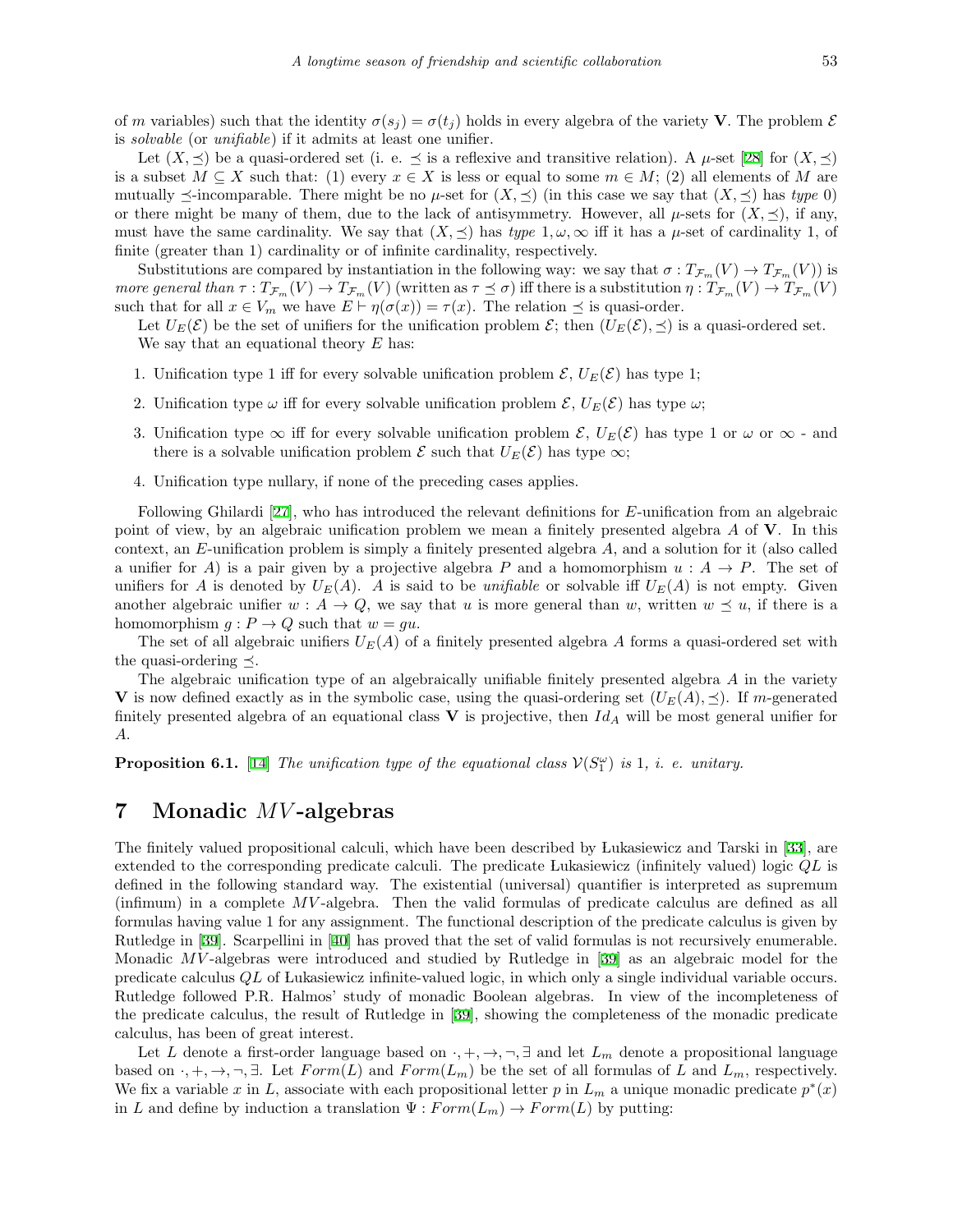- $\Psi(p) = p^*(x)$  if *p* is propositional variable,
- $\Psi(\alpha \circ \beta) = \Psi(\alpha) \circ \Psi(\beta)$ , where  $\circ = \cdot, +, \rightarrow$ ,
- $\Psi(\exists \alpha) = \exists x \Psi(\alpha).$

Through this translation Ψ, we can identify the formulas of *L<sup>m</sup>* with monadic formulas of *L* containing the variable *x*.

An algebra  $A = (A, \oplus, \odot, \neg, \exists, 0, 1)$  is said to be a monadic MV-algebra (*MMV*-algebra for short) if  $A = (A, \oplus, \odot, \neg, 0, 1)$  is an *MV*-algebra and in addition  $\exists$  satisfies the following identities:

**E1.** *x ≤ ∃x*,

**E2.** *∃*(*x ∨ y*) = *∃x ∨ ∃y*,

- **E3.**  $\exists \neg (\exists x) = \neg (\exists x)$ ,
- **E4.** *∃*(*∃x ⊕ ∃y*) = *∃x ⊕ ∃y*,
- **E5.**  $\exists$ ( $x \odot x$ ) =  $\exists x \odot \exists x$ ,
- **E6.**  $\exists (x \oplus x) = \exists x \oplus \exists x.$

A subalgebra  $A_0$  of an  $MV$ -algebra  $A$  is said to be relatively complete if for every  $a \in A$  the set  ${b \in A_0 : a \le b}$  has a least element.

Let $(A, \oplus, \odot, \neg, \exists, 0, 1)$  be a monadic MV-algebra. By [[39\]](#page-15-12), the MV-algebra  $\exists A (\equiv \{\exists a : a \in A\})$  is a relatively complete subalgebra of the MV-algebra  $(A, \oplus, \odot, \neg, 0, 1)$ , and  $\exists a = \inf \{b \in \exists A : a \le b\}.$ 

A subalgebra  $A_0$  of an MV-algebra A is said to be *m-relatively complete* [\[11](#page-14-9)], if  $A_0$  is relatively complete and two additional conditions hold:

(#)  $(\forall a \in A)(\forall x \in A_0)(\exists v \in A_0)(x > a \odot a \Rightarrow v > a \& v \odot v \leq x),$ 

(##)  $(\forall a \in A)(\forall x \in A_0)(\exists v \in A_0)(x \ge a \oplus a \Rightarrow v \ge a \& v \oplus v \le x).$ 

**Proposition 7.1.** [[12\]](#page-14-13) Let  $(A, \oplus, \odot, \neg, \exists, 0, 1)$  be a monadic MV-algebra. Then the MV-subalgebra  $\exists A$  of *MV* -algebra  $(A, \oplus, \odot, \neg, 0, 1)$  *is m-relatively complete.* 

**Proposition 7.2.** [\[12](#page-14-13)] *There exists a one-to-one correspondence between:*

 $(1)$  *monadic MV*-algebras  $(A, \oplus, \odot, \neg, \exists, 0, 1)$ ;

(2) the pairs  $(A, A_0)$ , where  $A_0$  is m-relatively complete subalgebra of  $A$ ;

(3) the pairs  $(A, A_0)$ , where  $A_0$  is a subalgebra of A and the canonical embedding  $h : A_0 \hookrightarrow A$  has left *m-adjoint function.*

#### **7.1 Multimodal epistemic Lukasiewicz logic with application in immune system**

In [\[17](#page-14-14)] we extend 3-valued Lukasiewicz logic  $L_3$  to the 3-valued multimodal Lukasiewicz logic  $E L_3(n)$  by adding *n* unary modal "knowledge" operators  $\Box_i$  and  $\diamondsuit_i$  (*i* = 1, ..., *n*) to the language of L. We extend 3-valued multimodal Lukasiewicz logic  $E_{3}(n)$  to the logic  $E_{3}(n)$  by adding global modal (knowledge) operators  $\Box$  and  $\diamondsuit$  to the language of  $E_{3}(n)$ .

The knowledge operators model a community of ideal knowledge agents who have the properties of veridical knowledge (everything they know is true), fuzzy knowledge (everything they know is quasitrue, positive introspection (they know what they know) and negative introspection (they know what they do not know) and so on. The knowledge operators permit the following interpretation:

 $\square_i \alpha$  - "*i* knows proposition  $\alpha$ ";

 $\Diamond_i \alpha$  - "*i* does not know that proposition  $\alpha$  is false".

A 3-valued Kripke frame for agent i is a pair  $\mathfrak{J}_i = (W_i, R_i), i = 1, ..., n$ , consisting of a non-empty set *W*<sub>i</sub> of elements called *the states of the agent i* (or *possible worlds of the agent i*);  $R_i \subset W_i \times W_i$  is a binary reflexive and transitive relation on *W<sup>i</sup>* (called *the accessibility relation for agent i*).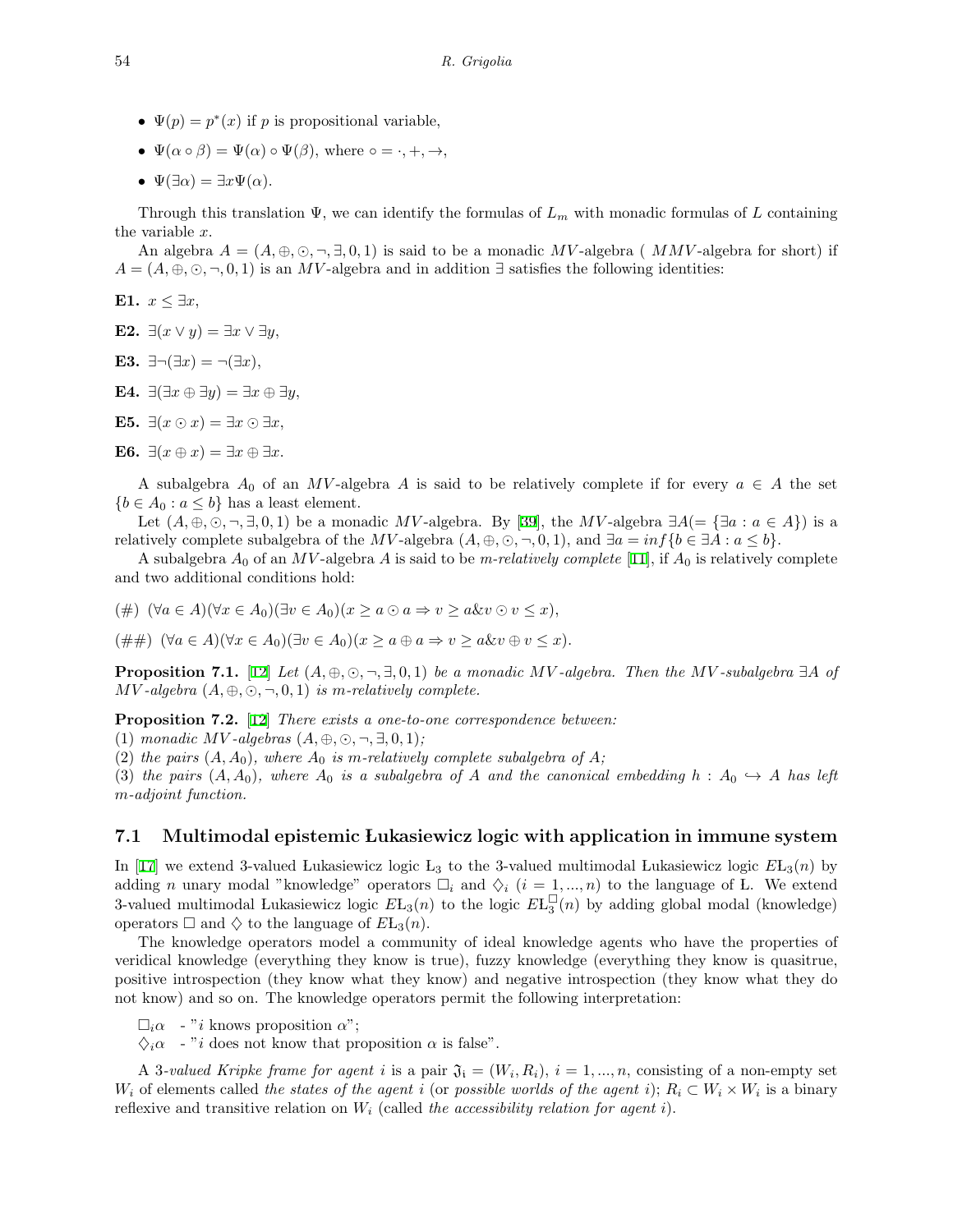A 3*-valued Kripke model* for agent *i* (or simply, Kripke model for agent *i*, when there is no ambiguity) is a pair  $\mathfrak{M}_i = (\mathfrak{J}_i, e_i), i = 1, ..., n$ , where  $\mathfrak{J}_i = (W_i, R_i)$  is Kripke frame for agent i and  $e_i : Var \times W_i \to S_2$  is a function, called *evaluation for agent i*, which maps every propositional variable  $p \in Var$  and possible world  $w \in W_i$  to the set of truth values  $S_2$ ,  $i = 1, ..., n$ , such that if  $e_i(p, w) = 1$  and  $(w, w') \in R_i$  then  $e_i(p, w') = 1$ . If  $\varphi$  is a propositional formula of L<sub>3</sub>, then  $e_i(\varphi, w) \in S_2$  is a propositional evaluation for agent *i*; if  $\varphi$  is a modal formula, then  $e_i(\Diamond_i \varphi, w) = \bigvee \{e_i(\varphi, w)\mid (w, w') \in R_i\}$ ;  $e_i(\Box_i \varphi, w) = \bigwedge \{e_i(\varphi, w')\mid (w, w') \in R_i\}$  for  $\text{every } w \in W_i, i = 1, ..., n.$ 

A modal formula *φ* is said to be *modally valid for agent i* when it is evaluated to 1 in all Kripke models for agent *i*; it is said to be *modally* 1*-satisfiable for agent i* when there is some Kripke model for agent *i* and some world *w* such that  $e_i(\varphi, w) = 1$ ; and it is said to be *modally satisfiable for agent i* when it is 1-satisfiable for agent *i*. A modal formula  $\varphi$  is said to be *modally valid* when it is evaluated to 1 in all Kripke models for every agent *i*.

A 3-valued descriptive Kripke frame is a pair  $\mathfrak{J} = (W, R), W = \{W_1, ..., W_n\}$  is the set of *n* agents (or *possible worlds*);  $R \subset W \times W$  is a binary reflexive and transitive relation on W (called *the accessibility relation between agents*  $i(= W_i)$ .

A 3*-valued descriptive Kripke global model* (or *descriptive Kripke global model*) is a triple M = (*W, R, V* ) where  $W = \{W_1, ..., W_n\}$  is the set of *n* agents (or *possible worlds*);  $R \subset W \times W$  is a binary relation on *W* (called the accessibility relation between agents  $i(=W_i)$ );  $V(\varphi, W_i) = \bigwedge \{e_i(\varphi, w) : w \in W_i, e_i : Var \times W_i \to E\}$  $\{S_2\},\,V(\Box\varphi,W_i)=\bigwedge\{V(\varphi,W_j):(W_i,W_j)\in R\},\,V(\Diamond\varphi,W_i)=\bigvee\{V(\varphi,W_j):(W_i,W_j)\in R\}.$ 

A modal formula *φ* is said to be *globally modally valid* when it is evaluated to 1 in all Kripke models for every agent  $i \in \{1, ..., n\}$ ; it is said to be *modally satisfiable* when it is 1-satisfiable for some agent *i ∈ {*1*, ..., n}*.

We extend the language of  $E_{\text{L}_3}(n)$  by two unary modal operators  $\diamondsuit$  and  $\square$ . A modal formula  $\varphi$  is said to be *globally modally valid* when it is evaluated to 1 in all descriptive Kripke global models; it is said to be *globally modally* 1-satisfiable when 1-satisfiable for any agent  $i \in \{1, ..., n\}$ ; and it is said to be *globally modally satisfiable* when it is 1-satisfiable for all descriptive Kripke models.

The logic  $E_{\text{L}_3}(n)$  is defined as the set of its modal formulas that are modally valid. It is worth pointing out that for this modal logic the modal operators are interdefinable by means of the modally valid formulas  $\diamondsuit_i \varphi \leftrightarrow \neg \Box_i \neg \varphi$  and  $\Box_i \varphi \leftrightarrow \neg \diamondsuit_i \neg \varphi$ .

The logic  $E_{3}^{\square}(n)$ , the language of which is enriched of the language of  $E_{3}$  by two unary modal operators  $\diamondsuit$  and  $\square$ , is defined as the set of its modal formulas that are globally modally valid. From the definition of the descriptive Kripke frame we can deduce that the formulas  $\Box \varphi \leftrightarrow \Box_1 \varphi \wedge ... \wedge \Box_n \varphi$  and *♢φ ↔ ♢*1*φ ∨ ... ∨ ♢nφ* are globally modally valid.

[\[17](#page-14-14)] has studied 3-valued multimodal Lukasiewicz logic and its semantic - descriptive Kripke models with respect of which this logic is complete and using the ones for representation of immune systems. We can understand the set of *T*-cells as the set of agents. In many ways the immune system is a black box; although many of its inputs and outputs are known, exactly how the system achieves its function is the subject of many investigations. Laboratory experiments provide large quantities of data, allowing components (agents (*T*-cells), state of the agents (*T*-cells)) within the black box to be identified, but there remain many details of how the components (agents (*T*-cells), state of the agents (*T*-cells)) of the system carry out their functions, or on the nature of the interaction between components. There are many variables in such systems that exhaustive testing to establish these details is not feasible. Multimodal logic and its corresponding Kripke model is ideally suited to describing immunological systems at this level: they may be represented as a relational system of interacting elements (components), where the components themselves may have complex, non-deterministic, individual behavior. Moreover, use of multimodal logic and Kripke model gives access to a range of investigatory techniques, including simulation, verification via logical properties.

We suggest the following schemata of axioms for  $E_{13}(n)$ : to the schemata of axioms of  $L_3$  we add

1)  $\Box_i \varphi \rightarrow \varphi$ ,  $i=1,...,n$ , 2)  $\square_i \varphi \to \square_i \square_i \varphi, \quad i = 1, ..., n,$ 3)  $\Box_i(\varphi \land \psi) \leftrightarrow (\Box_i \varphi \land \Box_i \psi), \quad i = 1, ..., n,$ 4)  $\Box_i(\varphi \& \varphi) \leftrightarrow (\Box_i \varphi \& \Box_i \varphi), \quad i = 1, ..., n,$  $5)$   $\Box_i(\varphi \vee \varphi) \leftrightarrow (\Box_i \varphi \vee \Box_i \varphi), \quad i = 1, ..., n,$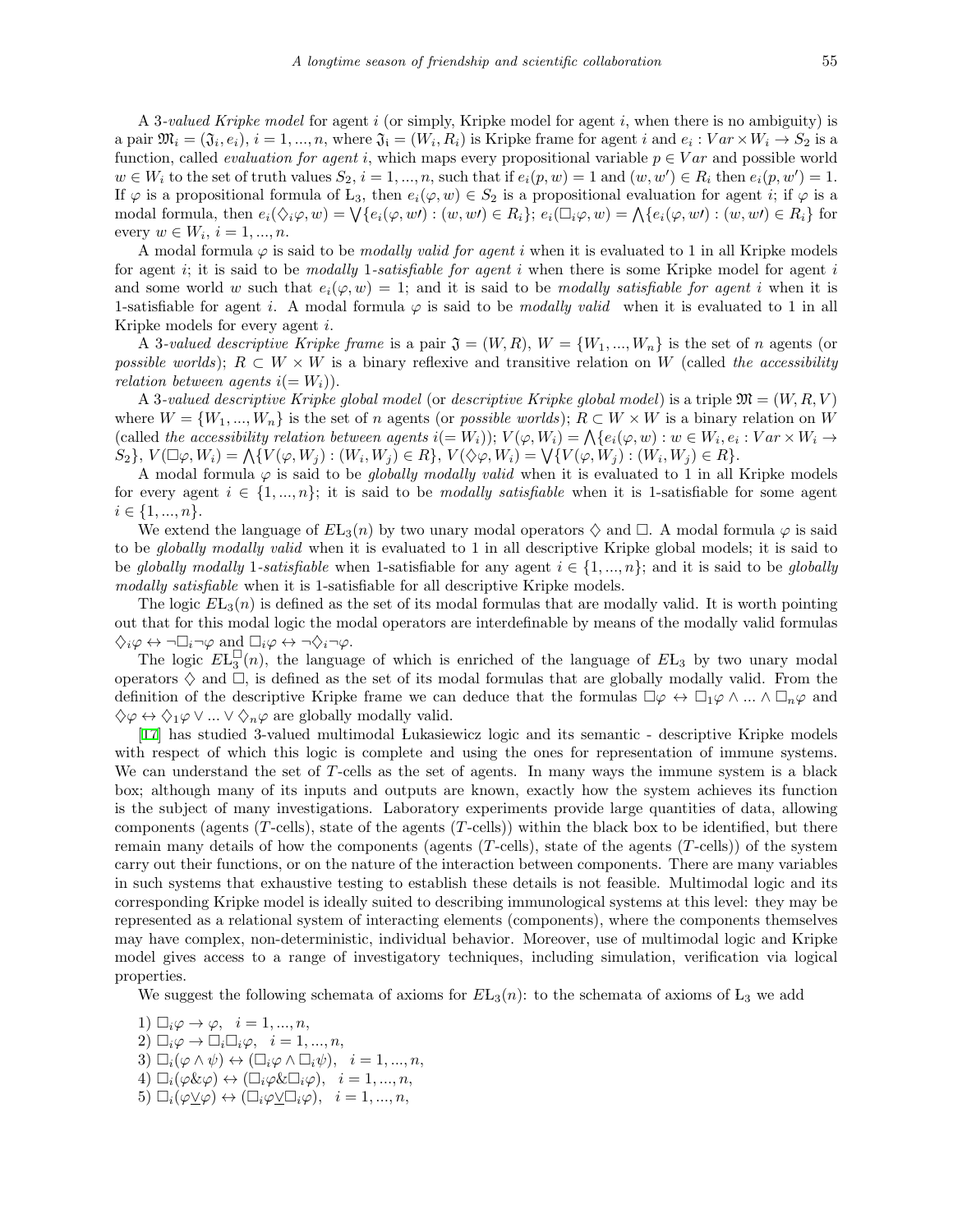6)  $\Diamond_i \varphi \rightarrow \Box_i \Diamond_i \varphi, \ i = 1, ..., n,$ 

inference rules:  $\varphi, \varphi \to \psi/\psi, \varphi/\Box_i \varphi, i = 1, ..., n$ .

We suggest the following schemata of axioms for  $E_{3}^{\square}(n)$ : to the schemata of axioms of  $L_3$  we add

1)  $\Box_i \varphi \rightarrow \varphi$ ,  $i = 1, ..., n$ , 2)  $\Box_i \varphi \to \Box_i \Box_i \varphi, \quad i = 1, ..., n,$ 3)  $\Box_i(\varphi \land \psi) \leftrightarrow (\Box_i \varphi \land \Box_i \psi), \quad i = 1, ..., n,$ 4)  $\Box_i(\varphi \& \varphi) \leftrightarrow (\Box_i \varphi \& \Box_i \varphi), \quad i = 1, ..., n,$  $5)$   $\square_i(\varphi \vee \varphi) \leftrightarrow (\square_i \varphi \vee \square_i \varphi), \quad i = 1, ..., n,$ 6)  $\Box \varphi \leftrightarrow \bigwedge_{i=1}^n \Box_i \varphi, \quad i=1,...,n,$  $7) \diamondsuit_i \varphi \rightarrow \Box_i \bar{\diamondsuit}_i \varphi, \quad i = 1, ..., n,$ 8)  $\square_i(\varphi \to \psi) \to (\square_i \varphi \to \square_i \psi), \quad i = 1, ..., n,$  $9) \Box(\varphi \to \psi) \to (\Box \varphi \to \Box \psi),$ 

inference rules:  $\varphi, \varphi \to \psi/\psi, \varphi/\Box \varphi$ .

**Proposition 7.3.** [[17\]](#page-14-14) *(Completeness of*  $EL_3(n)$  *(EL*<sup> $\sqcup$ </sup>(n)*)*) A formula  $\varphi$  *is (globally) modally valid formula of*  $EL_3(n)$   $(EL_3^{\sqcup}(n))$  *iff it is a theorem of*  $EL_3(n)$   $(EL_3^{\sqcup}(n))$ .

# **8 Dynamic** *MV* **-algebras**

Dynamic logic is a formal system for reasoning about programs. Dynamic logic is a modal logic for reasoning about dynamic behavior taking into account a discrete time. Dynamic logic is an extension of modal logic originally intended for reasoning about computer programs and later applied to more general complex behaviors arising in linguistics, philosophy, AI, and other fields.

Modal logic is characterized by the modal operators  $\Box p$  asserting that *p* is necessarily the case, and  $\Diamond p$ asserting that *p* is possibly the case. Dynamic logic extends this by associating to every action *a* the modal operators [*a*] and  $\langle a \rangle$ , thereby making it a multimodal logic. The meaning of [*a*]*p* is that after performing action *a* it is necessarily the case that *p* holds, that is, *a* must bring about *p*. The meaning of  $\langle a \rangle p$  is that after performing *a* it is possible that *p*, that is, *a* might bring about *p*. These operators are related by [*a*]*p ≡ ¬⟨a⟩¬p* and *⟨a⟩p ≡ ¬*[*a*]*¬p*, analogously to the relationship between the universal *∀* and existential *∃* quantifiers.

Dynamic logic permits compound actions built up from smaller actions. Given actions *a* and *b*, the compound action  $a \cup b$ , choice, is performed by performing one of *a* or *b*. The compound action *a*;*b*, sequence, is performed by performing first *a* and then *b*. The compound action *a ∗* , iteration, is performed by performing *a* zero or more times, sequentially. The constant action 0 or **BLOCK** does nothing and does not terminate, whereas the constant action 1 either **SKIP** or **NOP**, definable as 0*<sup>∗</sup>* , does nothing but does terminate.

We have proposed the notion of a dynamic  $MV$ -algebra, which integrates an abstract notion of proposition with an equally abstract notion of action. Just as propositions tend to band together to form *MV*-algebras with operations  $x \oplus y$ , and  $\neg x$ , so do actions organize themselves into regular algebras, with operations *a∪b*, *a*; *b*, and *a ∗* . Analogously to the proposition *p∨q* being the strong disjunction (the algebraic counterpart of which is  $x \oplus y$ ,  $p \vee q$  being the disjunction of propositions p and q, and  $\neg p$  the negation of *p*, the action  $a \cup b$  is the choice of actions *a* or *b*, *a*; *b*, or just *ab*, is the sequence *a* followed by *b*, and  $a^*$  is the iteration of a indefinitely often.

It is natural to think of an action as being able to bring about a proposition. We write  $\langle a \rangle p$ , or just *ap*, pronounced "*a enables p*", as the proposition that action *a* can bring about proposition *p*. A dynamic algebra then is a *MV*-algebra  $(A, \oplus, \odot, \neg, 0, 1)$ , a regular algebra  $(R, \cup, ; ,^*)$ , and the *enables operation*  $\Diamond: R \times A \rightarrow A$ .

Dynamic propositional Lukasiewicz logic *DP*L is designed for representing and reasoning about propositional Lukasiewicz properties of programs. Its syntax is based upon two sets of symbols: a countable set **Var**  $(= p, p_1, p_2, \ldots, q, q_1, q_2,)$  of propositional variables and a countable set  $\Pi$  of atomic programs. So the language *L* of *DP* L is given by a countable set **Var** of propositional variables and a countable set Π of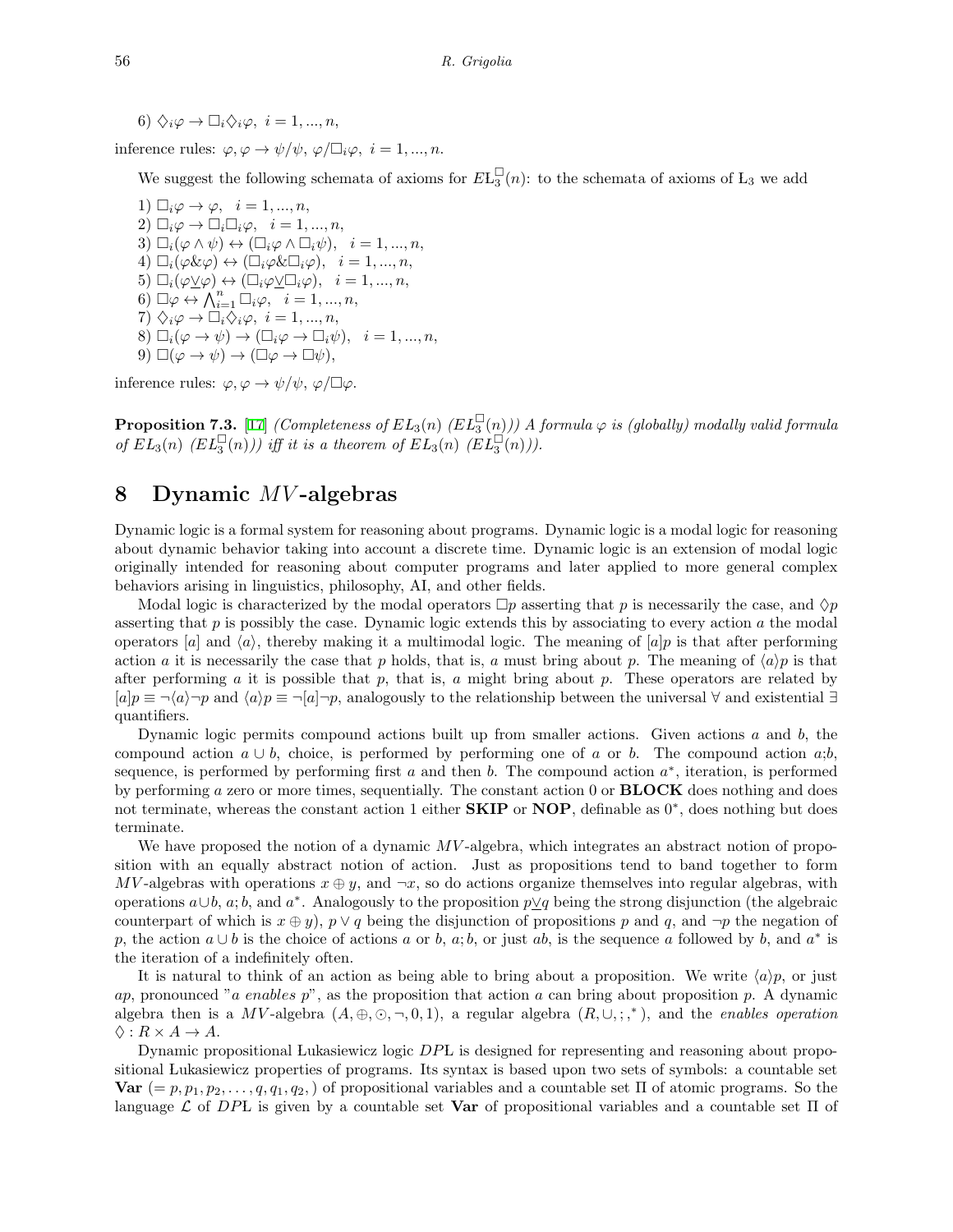atomic programs. Formulas and programs  $FP(\mathcal{L})$ , which we name formulas, over this base are defined as follows:

- *•* Every propositional variable is a formula;
- *⊥* (*f alse*) is a formula;
- If  $\varphi$  is a formula then  $\neg \varphi$  (  $not \varphi$  ) is a formula;
- If  $\varphi$  and  $\psi$  are formulas then  $(\phi \vee \psi)$  ( $\vee$  is a strong disjunction) is a formula;
- If  $\varphi$  and  $\psi$  are formulas then  $(\varphi \& \psi)$  ( $\&$  is a strong conjunction) is a formula;
- If  $\varphi$  and  $\psi$  are formulas then  $(\varphi \vee \psi)$  ( $\varphi$  *or*  $\psi$ ) is a formula;

*•* If *a* is a program and *φ* is a formula then [*a*]*φ* (every execution of *a* from the present state leads to a state where  $\varphi$  is *true*) is a formula

- Every atomic program is a program;
- If *a* and *b* are programs then  $(a, b)$  (do *a* followed by *b*) is a program;
- If *a* and *b* are programs then  $(a \cup b)$  (do *a* or *b*, *non-deterministically*) is a program;

*•* If *a* is a program then *a ∗* (repeat *a* a finite, but non-deterministically determined, number of times) is a program;

• If  $\varphi$  is a formula then  $\varphi$ ? (proceed if  $\varphi$  is true, else fail) is a program.

The other Lukasiewicz connectives 1*, →* and *↔* are used as abbreviations in the standard way (1 *≡*  $\perp \vee \perp$ ,  $p \to q \equiv \neg p \vee q$ ,  $p \leftrightarrow q \equiv (p \to q) \wedge (q \to p)$ . In addition, we abbreviate  $\neg [a] \neg \varphi$  to  $\langle \varphi \rangle$  (some execution of *a* from the present state leads to a state where  $\varphi$  is true) as in modal logic. We write  $a^n$  for *a*; *. . .* ; *a* with *n* occurrences of *a*. More formally:

$$
\bullet \ a^0 =_{df} 1?
$$
  

$$
\bullet \ a^{n+1} =_{df} a; a^n.
$$

Finally, we adopt the standard rules for omission of parentheses.

The axioms of *DP*L are the axioms of Lukasiewicz logic (L1) - (L4):

(L1) 
$$
\varphi \to (\psi \to \varphi),
$$
  
\n(L2)  $(\varphi \to \psi) \to ((\psi \to \chi) \to (\varphi \to \chi)),$   
\n(L3)  $(\neg \varphi \to \neg \psi) \to (\psi \to \varphi),$   
\n(L4)  $((\varphi \to \psi) \to \psi) \to (\psi \to \varphi) \to \varphi).$ 

plus the following schemata of modal parts. For any formulas  $\varphi$ ,  $\psi$  and and any programs *a*, *b*:

 $\text{Ax0} \quad [a](\varphi \to \psi) \to ([a]\varphi \to [a]\psi),$ Ax1  $[a; b] \varphi \leftrightarrow [a][b] \varphi$  $Ax2 \ [a \cup b] \varphi \leftrightarrow [a] \varphi \vee [b] \varphi,$  $\text{Ax3} \quad [a^*] \varphi \leftrightarrow \varphi \wedge [a][a^*] \varphi,$ Ax4  $[\varphi']\psi \leftrightarrow (\varphi \rightarrow \psi),$  $\Delta$ x5  $[a](\varphi \& \varphi) \leftrightarrow [a]\varphi \& [a]\varphi,$  $\Delta x6$   $[a](\varphi \veeeq \varphi) \leftrightarrow [a]\varphi \veeeq [a]\varphi.$ 

and closed under the following rules of inference:

(MP) from  $\varphi$  and  $\varphi \to \psi$  infer  $\psi$ , (N) from  $\varphi$  infer  $[a]\varphi$ , (I)  $\varphi \to [a] \varphi \text{ infer } \varphi \to [a^*] \varphi.$ 

Notice that these axioms presented as multimodal Lukasiewicz logic [\[17](#page-14-14)]. The axioms of  $DPL_n$  are the axioms  $DPL$  plus the following axioms:

$$
(L_n 5) \varphi^n \leftrightarrow \varphi^{n-1}, (L_n 6) n(\varphi^k) \leftrightarrow (k(\varphi^{k-1}))^n,
$$

for every integer  $2 \leq k \leq n-2$  that does not divide  $n-1$  [\[29](#page-15-4)].

Dynamic  $MV$ -algebra (dynamic  $MV_n$ -algebra,  $n \in Z^+$ ) combine  $MV$ -algebra ( $MV_n$ -algebra)  $\mathcal{M} =$  $(M, \oplus, \odot, \sim, 0, 1)$  and regular algebra  $\mathcal{R} = (R, \cup, ; ,^*)$  into a single finitely axiomatized class  $(M, \mathcal{R}, \Diamond)$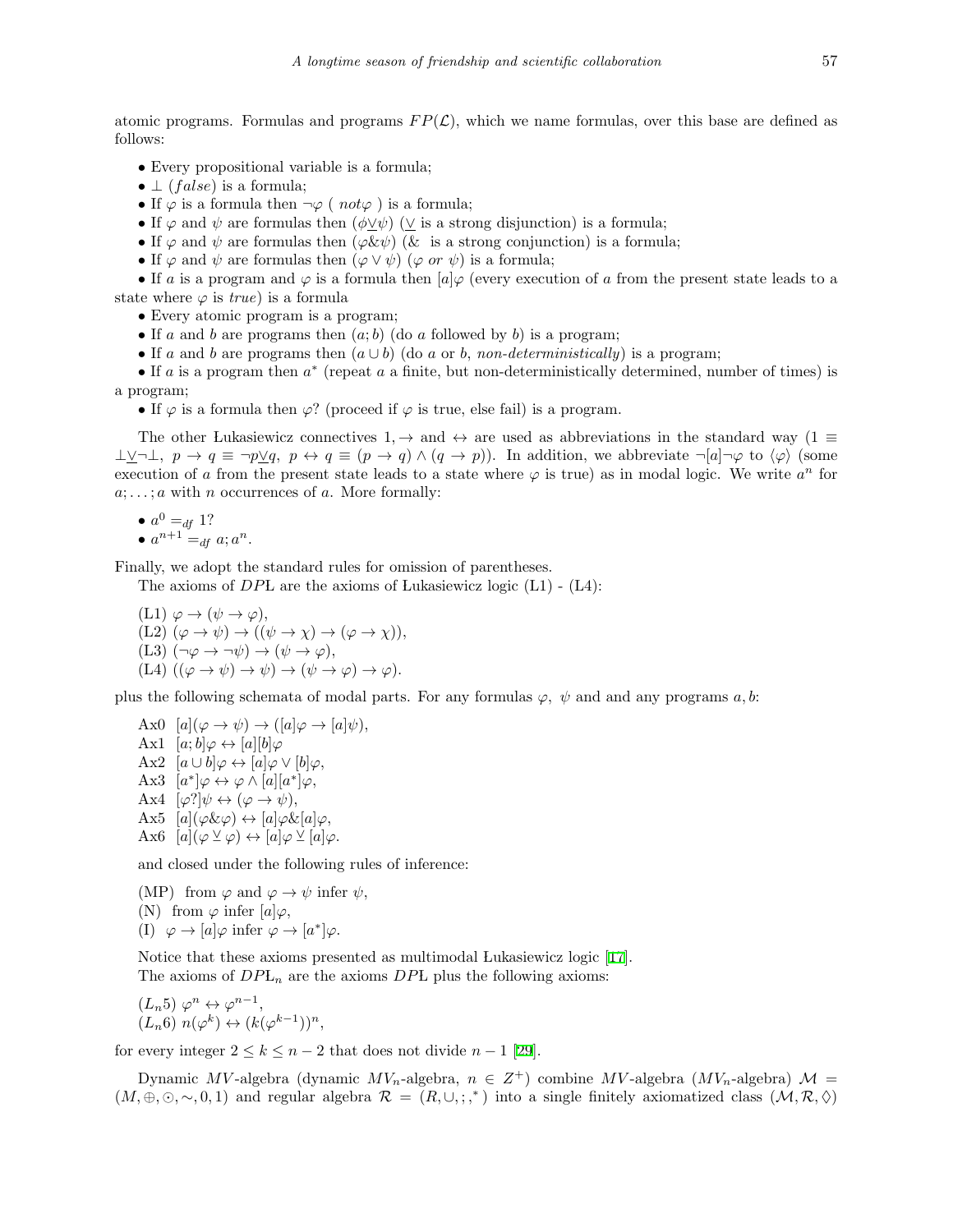resembling an *R*-module with scalar multiplication  $\Diamond : R \times M \to M$ . A dynamic *MV*-algebra (dynamic  $MV_n$ -algebra)  $\mathcal{D} = (\mathcal{M}, \mathcal{R}, \Diamond)$  satisfies the following axioms: for any  $x, y \in M$  and  $a, b \in R$ 

- 1. *M* is  $MV$ -algebra  $(MV_n$ -algebra).
- 2.  $a0 = 0$ .

3.  $a(x \vee y) = ax \vee ay$ .

- 4.  $(a \cup b)x = ax \vee bx$ .
- 5.  $(ab)x = a(bx)$ .
- 6.  $a(x \oplus x) = ax \oplus ax$ .
- 7.  $a(x \odot x) = ax \odot ax$ .
- 8.  $x \vee aa^*x \leq a^*x \leq x \vee a^*(\neg x \wedge ax).$

If in addition a dynamic *MV* -algebra satisfies the following condition

9.  $x?y = x \wedge y$ ,

then it is called *test algebra*.

**Proposition 8.1.** *(Completeness theorem). A formula*  $\varphi$  *of dynamic propositional logic DPL is a tautology iff it is a theorem of the logic.*

#### **8.1 Dynamic Lukasiewicz Logic and its Application to Immune System**

The results obtained for dynamic Lukasiewicz logic have been applied for immune system in[[18\]](#page-14-15) having another interpretation of modal operators. It is introduced an immune dynamic *n*-valued Lukasiewicz logic *ID* L<sub>n</sub> on the base of *n*-valued Lukasiewicz logic L<sub>n</sub> and corresponding to it immune dynamic  $MV_n$ -algebra  $(IDL<sub>n</sub>-algebra), 1 < n < \omega$ , which are algebraic counterparts of the logic, that in turn represent two-sorted algebras  $(M, \mathcal{R}, \Diamond)$  that combine the varieties of  $MV_n$ -algebras  $\mathcal{M} = (M, \oplus, \odot, \sim, 0, 1)$  and regular algebras  $\mathcal{R} = (R, \cup, ; , *)$  into a single finitely axiomatized variety resemblig R-module with "scalar" multiplication ♢. Kripke semantics is developed for immune dynamic Lukasiewicz logic *ID* L*<sup>n</sup>* with application in immune system.

Immune dynamic *n*-valued Lukasiewicz logic  $IDL_n$  is designed for representing and reasoning about propositional Lukasiewicz logic expected results (hypothesis) of (laboratory) experiments (results of experimentation). Its syntax is based upon two sets of symbols: a countable set  $\text{Var}$  (= { $p, p_1, p_2, \ldots, q, q_1, q_2, \ldots$ }) of propositional variables and a countable set  $\mathbf{Exp}$  (=  $\{a, b, c, ...\}$ ) of atomic experiments. So the language  $\mathcal{L}$  of *ID* L<sub>n</sub> is given by a countable set **Var** of propositional variables and a countable set **Exp** of atomic experiments.

One of the semantics of  $IDL_n$  are Kripke semantics [\[18](#page-14-15)] that is similar to the ones that have been donein [[22\]](#page-15-16). In the presented case the formula  $[a \cup b] \varphi$  means that whenever laboratory experiment *a* or *b* is successfully done, a state is reached where  $\varphi$  holds, whereas the formula  $\langle (a;b) \rangle \varphi$  means that there is a sequence of consecutive laboratory experiments *a* and *b* such that a state is reached where  $\varphi$  holds. Semantically speaking, formulas are interpreted by states and experiments are interpreted by binary relations over states in a Kripke model.

#### **THE EPILOGUE**

This paper is submitted for a Special Issue Dedicated to Prof. Antonio Di Nola. In this paper, I have taken responsibility to present the longtime friendship and joint scientific collaboration of two mathematicians: Antonio Di Nola and Revaz Grigolia, in the field of logical algebraic structures, that devoted to the 75th birthday of Prof. Antonio Di Nola. I express my deep gratitude to Antonio Di Nola for this longtime collaboration and friendship and *Journal of Algebraic Hyperstructures and Logical Algebras* for presented to me passibility to express this gratitude frankly.

# **References**

<span id="page-13-0"></span>[1] S. Aguzzoli, S. Bova, V. Marra, *Applications of finite duality to locally finite varieties of BL-algebras*, in Logical Foundations of Computer Science. (International Symposium, LFCS 2009, Deerfield Beach,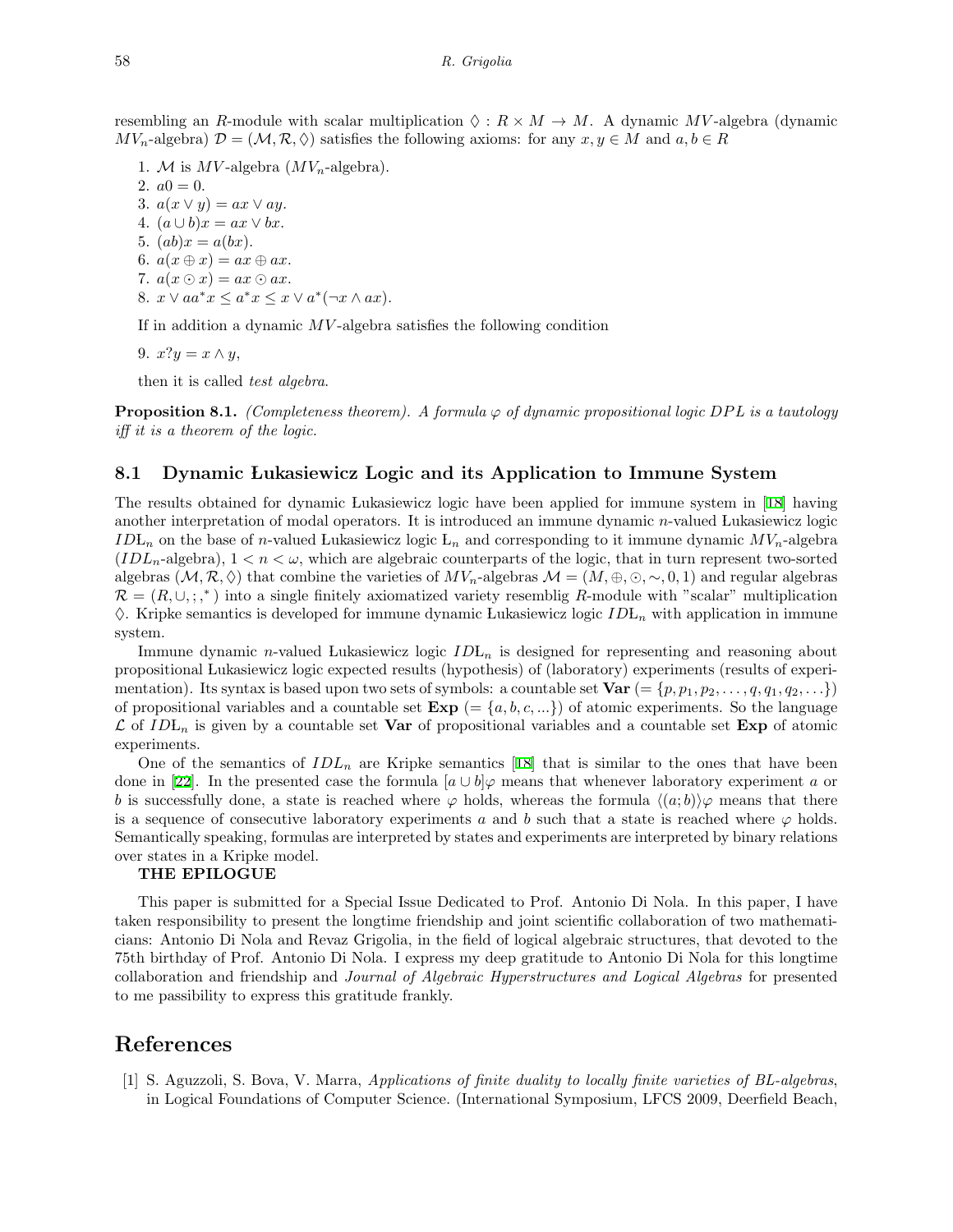FL, USA), ser. Lecture Notes in Computer Science, S. Artemov and A. Nerode, Eds. Berlin: Springer, 5407, (2009), 1–15.

- <span id="page-14-6"></span>[2] L.P. Belluce, C.C. Chang, *A weak completeness theorem for infinite valued predicate logic*, Journal of Symbolic Logic, 28 (1963), 43–50.
- <span id="page-14-5"></span>[3] L.P. Belluce, A. Di Nola, B. Gerla, *Perfect MV -algebras and their logic*, Applied Categorical Structures, 15(1-2) (2007), 135–151.
- <span id="page-14-4"></span>[4] L.P. Belluse, A. Di Nola, A. Lettieri, *Local MV-algebras*, Rendiconti Circolo Matematico di Palermo, 42 (1993), 347–361.
- <span id="page-14-16"></span>[5] G. Birkhoff, *Lattice theory*, Providence, Rhode Island, 1967.
- <span id="page-14-11"></span>[6] L.M. Cabrer, D. Mundici, *Projective MV -algebras and rational polyhedra*, Algebra Universalis, 62 (2009), 63–74.
- <span id="page-14-0"></span>[7] C.C. Chang, *Algebraic analysis of many-valued logics*, Transactions of the American Mathematical Society, 88 (1958), 467–490.
- <span id="page-14-1"></span>[8] C.C. Chang, *A new proof of the completeness of the Lukasiewicz axioms*, Transactions of the American Mathematical Society, 93 (1959), 74–80.
- <span id="page-14-3"></span>[9] R.L.O. Cignoli, I.M.L. D'Ottaviano, D. Mundici, *Algebraic foundations of many-valued reasoning*, volume 7 of Trends in Logic Studia Logica Library. Kluwer Academic Publishers, Dordrecht, 2000.
- <span id="page-14-2"></span>[10] A. Di Nola, *Representation and reticulation by quotients of MV -algebras*, Ricerche di Matematica, (Naplies), 40 (1991), 291–297.
- <span id="page-14-9"></span>[11] A. Di Nola, R. Grigolia, *Projective MV-algebras and their automorphism groups*, Journal of Multi-Valued Logic and Soft Computing, 9 (2003), 291–317.
- <span id="page-14-13"></span>[12] A. Di Nola, R. Grigolia, *On monadic MV-algebras*, Annals of Pure and Applied Logic, 128(1-3) (2004), 125–139.
- <span id="page-14-18"></span>[13] A. Di Nola, R. Grigolia, *G¨odel spaces and perfect MV-algebras*, Journal of Applied Logic, 13(3) (2015), 270–284.
- <span id="page-14-12"></span>[14] A. Di Nola, R. Grigolia, G. Lenzi, *Structural completeness and unification problem of the logic of chang algebra*, Azerbaijan Journal of Mathematics, 6(1) (2016), 23–38.
- <span id="page-14-10"></span>[15] A. Di Nola, R. Grigolia, A. Lettieri, *Projective MV-algebras*, International Journal of Approximate Reasoning, 47 (2008), 323–332.
- <span id="page-14-19"></span>[16] A. Di Nola, R. Grigolia, R. Liparteliani, *On the free*  $S_1^{\omega}$ -algebras, Journal of Algebraic Hyperstructures and Logical Algebras, 1(2) (2020), 1–7.
- <span id="page-14-14"></span>[17] A. Di Nola, R. Grigolia, N. Mitskevich, *Multimodal epistemic Lukasiewicz logics with application in immune system*, Soft Computing, 19(11) (2015), 3341–3351.
- <span id="page-14-15"></span>[18] A. Di Nola, R. Grigolia, N. Mitskevich, G. Vitale, *Dynamic Lukasiewicz logic and its application to immune system*, Soft Computing, 25 (2021), 9773–9780.
- <span id="page-14-8"></span>[19] A. Di Nola, R. Grigolia, G. Panti, *Finitely generated free MV-algebras and their automorphism groups*, Studia Logica, 61(1) (1998), 65–78.
- <span id="page-14-17"></span>[20] A. Di Nola, R. Grigolia, L. Spada, *A discrete representation of free MV-algebras*, Mathematical Logic Quarterly, 56(3) (2010), 279–288.
- <span id="page-14-7"></span>[21] A. Di Nola, R. Grigolia, E. Turunen, *Fuzzy logic of quasi-truth: An algebraic treatment*, Springer, Series: Studies in Fuzziness and Soft Computing, Vol. 338, 117 pages, 2016.